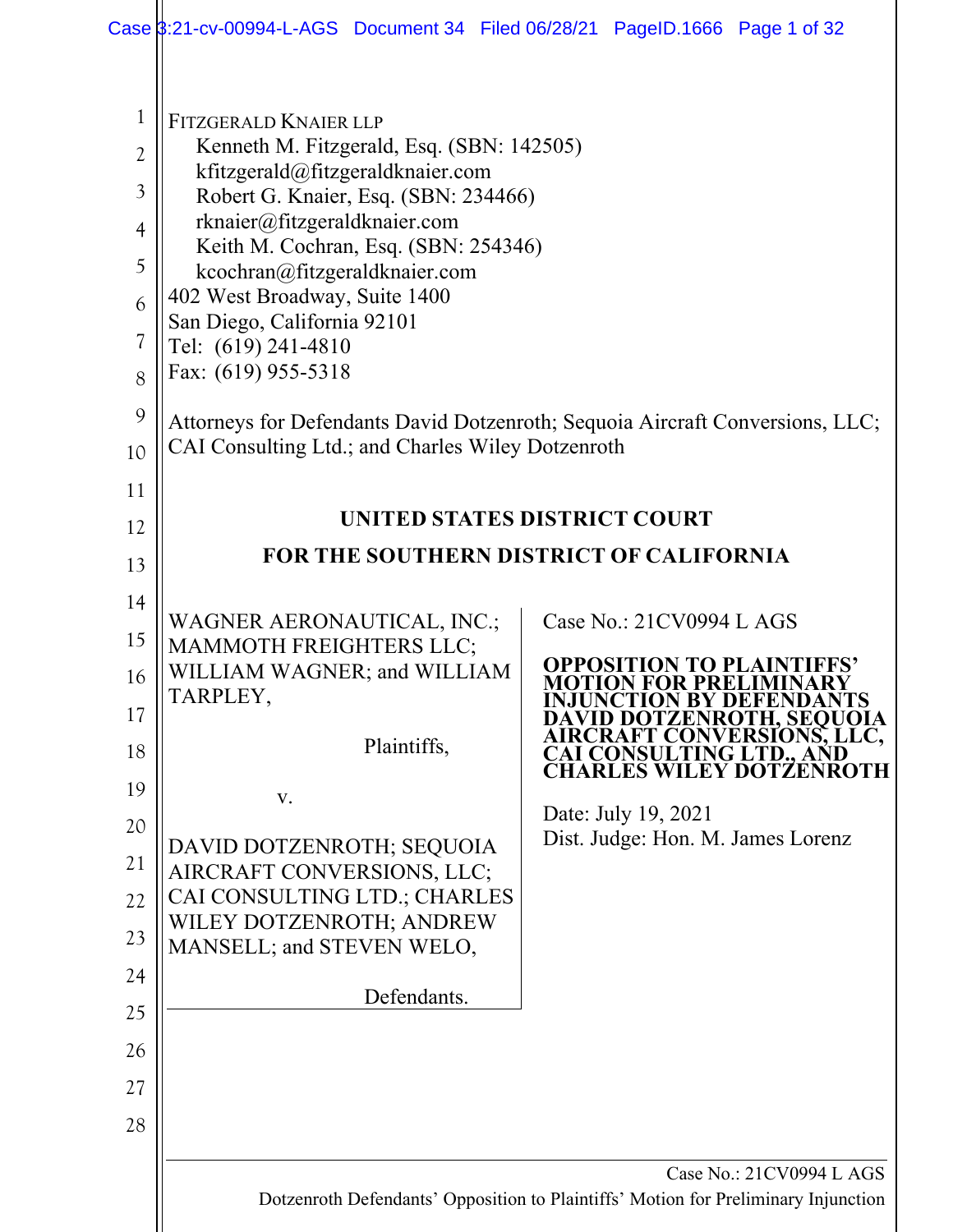|                |      |           | Case 3:21-cv-00994-L-AGS Document 34 Filed 06/28/21 PageID.1667 Page 2 of 32                              |
|----------------|------|-----------|-----------------------------------------------------------------------------------------------------------|
|                |      |           |                                                                                                           |
| 1              |      |           | <b>TABLE OF CONTENTS</b>                                                                                  |
| $\overline{2}$ | I.   |           |                                                                                                           |
| 3              | II.  |           |                                                                                                           |
| $\overline{4}$ | III. |           |                                                                                                           |
| 5              |      | A.        |                                                                                                           |
| 6              |      | <b>B.</b> |                                                                                                           |
| 7<br>8         |      |           | Plaintiffs' Trade Secret Claims Are Not Just Weak;<br>1.                                                  |
| 9              |      |           | Plaintiffs Did Not Protect Their Alleged Trade<br>a.                                                      |
| 10<br>11       |      |           | Plaintiffs Continually Failed to Protect the<br>b.<br>Secrecy of Their Purported Trade Secrets  13        |
| 12             |      |           | Plaintiffs Are Claiming Trade Secret Protection<br>$\mathbf{c}$ .                                         |
| 13             |      |           |                                                                                                           |
| 14<br>15       |      |           | Plaintiffs' Claims of Trade Secret Ownership<br>$\rm d$ .                                                 |
| 16<br>17       |      |           | Plaintiffs' Trade Secret Claims And Proposed<br>e.<br>Injunction Are Fatally Vague and Wildly             |
| 18<br>19       |      |           | Plaintiffs' Unfair Competition Claim Is Legally<br>2.                                                     |
| 20             |      | C.        |                                                                                                           |
| 21             |      | D.        |                                                                                                           |
| 22             |      | Ε.        | Any Injunction Would Require a Substantial Bond 25                                                        |
| 23             | IV.  |           |                                                                                                           |
| 24             |      |           |                                                                                                           |
| 25             |      |           |                                                                                                           |
| 26             |      |           |                                                                                                           |
| 27             |      |           |                                                                                                           |
| 28             |      |           |                                                                                                           |
|                |      |           | $\mathbf{i}$<br>Case No.: 21CV0994 L AGS<br>Memorandum of P&A ISO Defendant's Motion for Summary Judgment |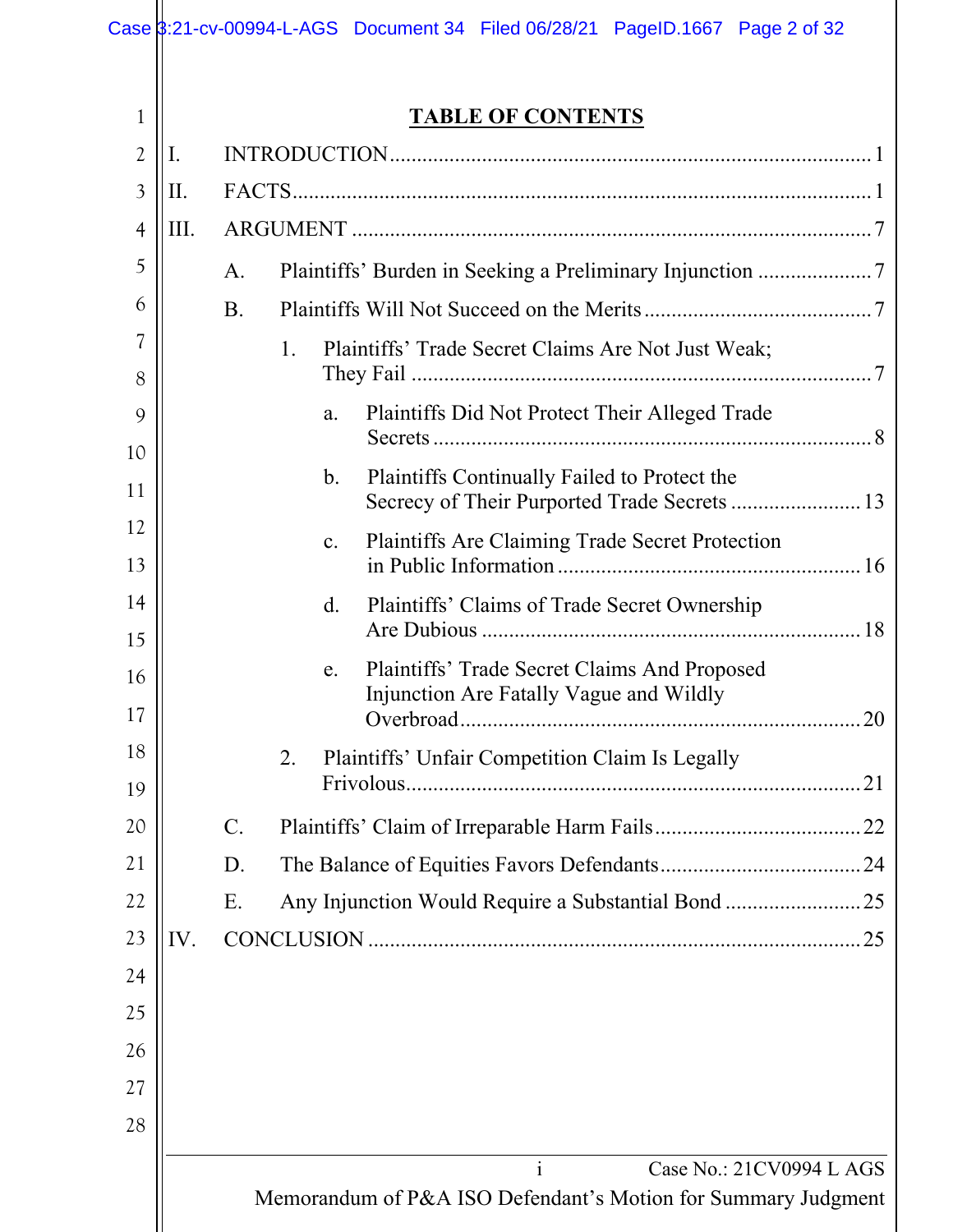| 1              | <b>TABLE OF AUTHORITIES</b>                                                                     |
|----------------|-------------------------------------------------------------------------------------------------|
| $\overline{2}$ | <b>CASES</b>                                                                                    |
| $\mathfrak{Z}$ | Airbus S.A.S. v. Aviation Partners, Inc.,                                                       |
| $\overline{4}$ |                                                                                                 |
| 5              | Amylin Pharms., Inc. v. Eli Lilly & Co.,                                                        |
| 6              |                                                                                                 |
| 7              | Ashford v. Aeroframe Servs., L.L.C.,                                                            |
| 8              |                                                                                                 |
| 9              | Associated Students, Inc. v. NCAA,                                                              |
| 10             | Auto Channel, Inc. v. Speedvision Network, LLC                                                  |
| 11             |                                                                                                 |
| 12             | BDT Productions, Inc. v. Lexmark Int'l, Inc.,                                                   |
| 13             |                                                                                                 |
| 14             | BioCore, Inc. v. Khosrowshahi,                                                                  |
| 15             |                                                                                                 |
| 16             | <b>Bollfrass v. City of Phoenix,</b>                                                            |
| 17             |                                                                                                 |
| 18             | 20                                                                                              |
| 19             | Bolt Assocs., Inc. v. Trustees of Columbia Univ. in City of New York,                           |
| 20             |                                                                                                 |
| 21             | Cinebase Software, Inc. v. Media Guar. Tr., Inc.,                                               |
| 22<br>23<br>24 | Compuware Corp. v. Health Care Serv. Corp.,                                                     |
| 25             | Compuware Corp. v. Health Care Service Corp.,                                                   |
| 26             |                                                                                                 |
| 27             | Convolve Inc. v. Compaq Computer Corp.,                                                         |
| 28             |                                                                                                 |
|                | ii<br>Case No.: 21CV0994 L AGS<br>Memorandum of P&A ISO Defendant's Motion for Summary Judgment |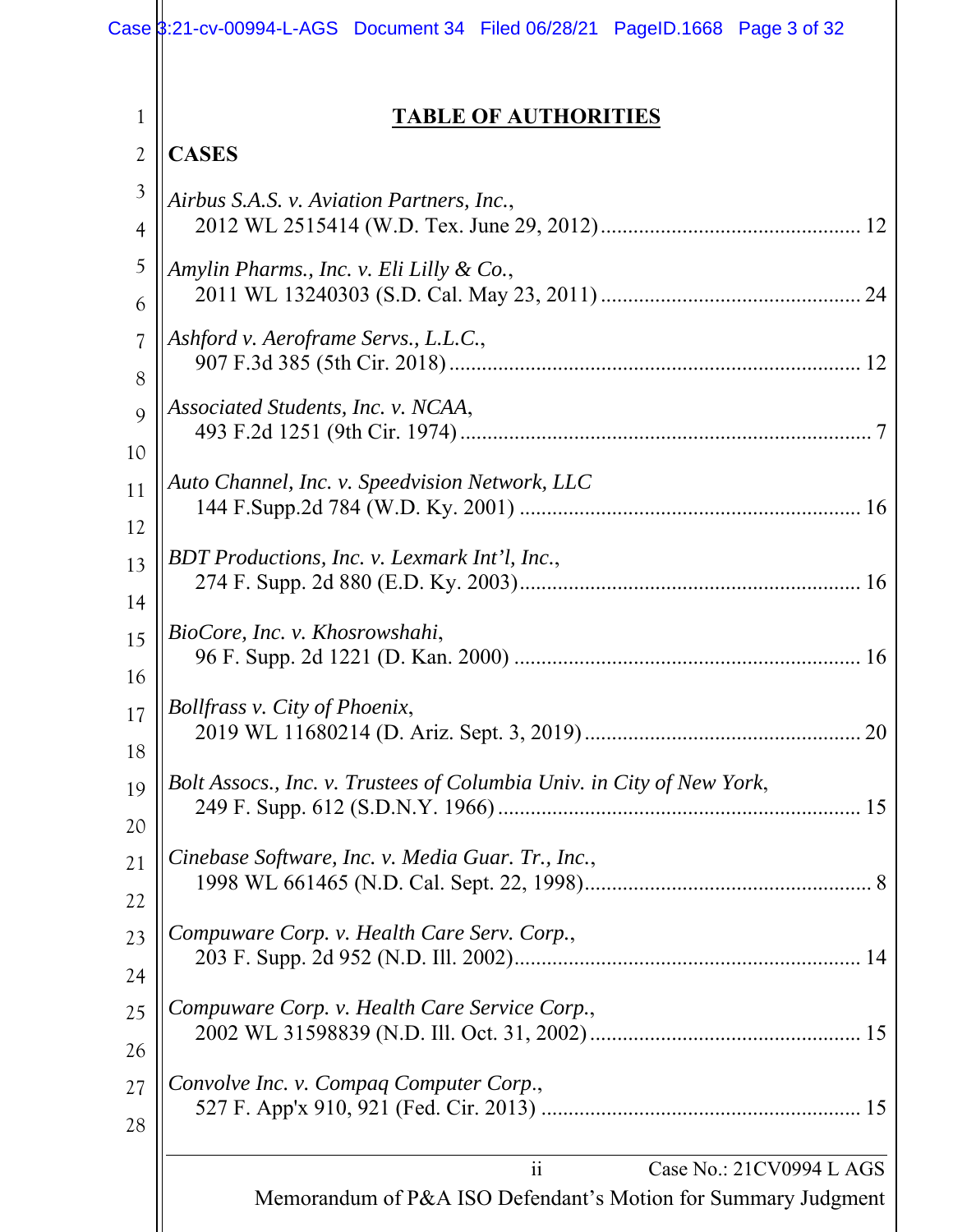| 1                        | Cutera, Inc. v. Lutronic Aesthetics, Inc.,                                                                    |  |
|--------------------------|---------------------------------------------------------------------------------------------------------------|--|
| $\overline{2}$           |                                                                                                               |  |
| 3<br>$\overline{4}$      | DVD Copy Control Assn., Inc. v. Bunner,<br>$\mathbf Q$                                                        |  |
| 5<br>6                   | Garcia v. Google, Inc.,                                                                                       |  |
| $\overline{\mathcal{U}}$ |                                                                                                               |  |
| 8                        | Gilder v. PGA Tour, Inc.,                                                                                     |  |
| 9<br>10                  | Gillette Co. v. Ed Pinaud, Inc.,                                                                              |  |
| 11<br>12                 | Givemepower Corp. v. Pace Compumetrics, Inc.,                                                                 |  |
| 13<br>14                 | GTAT Corp. v. Fero,                                                                                           |  |
| 15<br>16                 | Hansen Beverage Co. v. Vital Pharmaceutical, Inc.,                                                            |  |
| 17<br>18                 | Hickey v. Chesney,                                                                                            |  |
| 19<br>20                 | In re Providian Credit Card Cases,                                                                            |  |
| 21<br>22                 | Interbake Foods, L.L.C. v. Tomasiello,                                                                        |  |
| 23<br>24                 | Ippolito v. DeCamp,                                                                                           |  |
| 25<br>26                 | K.C. Multimedia, Inc. v. Bank of Am. Tech. & Operations, Inc.,                                                |  |
| 27<br>28                 | Lockheed Martin Corp. v. L-3 Commc'ns Corp.,                                                                  |  |
|                          | Case No.: 21CV0994 L AGS<br>$\overline{111}$<br>Memorandum of P&A ISO Defendant's Motion for Summary Judgment |  |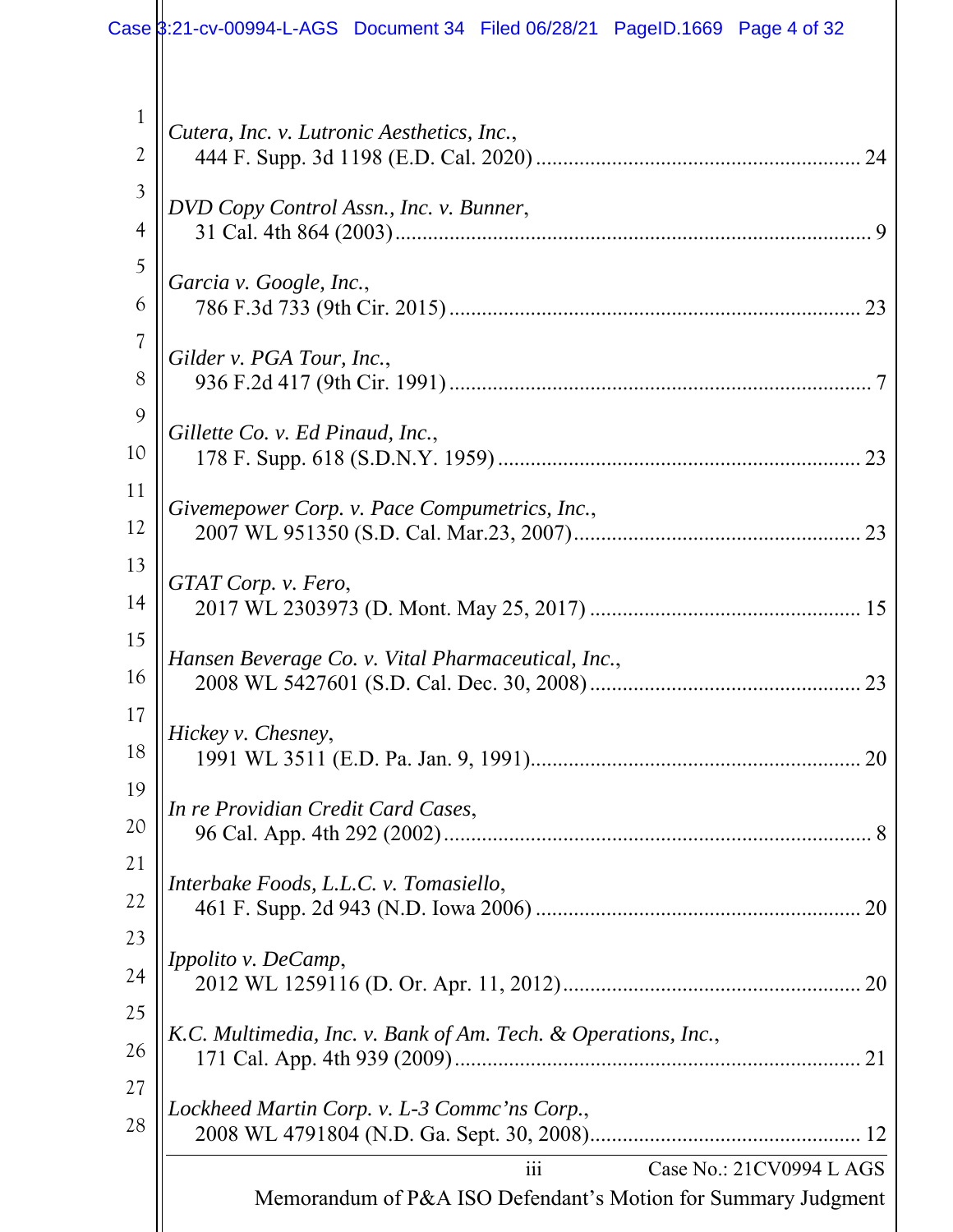| $\mathbf{1}$ | Loxo Oncology, Inc. v. Array Biopharma Inc.,                                                    |
|--------------|-------------------------------------------------------------------------------------------------|
| 2            |                                                                                                 |
| 3            | McIntyre v. BP Expl. & Prod., Inc.,                                                             |
| 4            |                                                                                                 |
| 5            | Metro Sales, Inc. v. Core Consulting Grp., LLC,                                                 |
| 6            |                                                                                                 |
| 7            | Nextdoor.com, Inc. v. Abhyanker,                                                                |
| 8            |                                                                                                 |
| 9            | Oakland Tribune, Inc. v. Chronicle Publ'g Co.,                                                  |
| 10           |                                                                                                 |
| 11           | OTR Wheel Engineering Inc. v. West Worldwide Services Inc.,                                     |
| 12           |                                                                                                 |
| 13           | Pellegrini v. Weiss,                                                                            |
| 14           |                                                                                                 |
| 15           | Penalty Kick Mgmt., Ltd. v. The Coca–Cola Co.,                                                  |
| 16           |                                                                                                 |
| 17<br>18     | Programmed Tax Sys., Inc. v. Raytheon Co.,<br>23                                                |
| 19           | Ruckelshaus v. Monsanto Co.,                                                                    |
| 20           |                                                                                                 |
| 21           | Silvaco Data Sys. v. Intel Corp.,                                                               |
| 22           |                                                                                                 |
| 23           | SortiumUSA LLC v. Hunger,                                                                       |
| 24           |                                                                                                 |
| 25           | Southwest Stainless, L.P. et al. v. Sappington et al.,                                          |
| 26           |                                                                                                 |
| 27           | Spice Jazz LLC v. Youngevity Int'l, Inc.,                                                       |
| 28           |                                                                                                 |
|              | Case No.: 21CV0994 L AGS<br>iv<br>Memorandum of P&A ISO Defendant's Motion for Summary Judgment |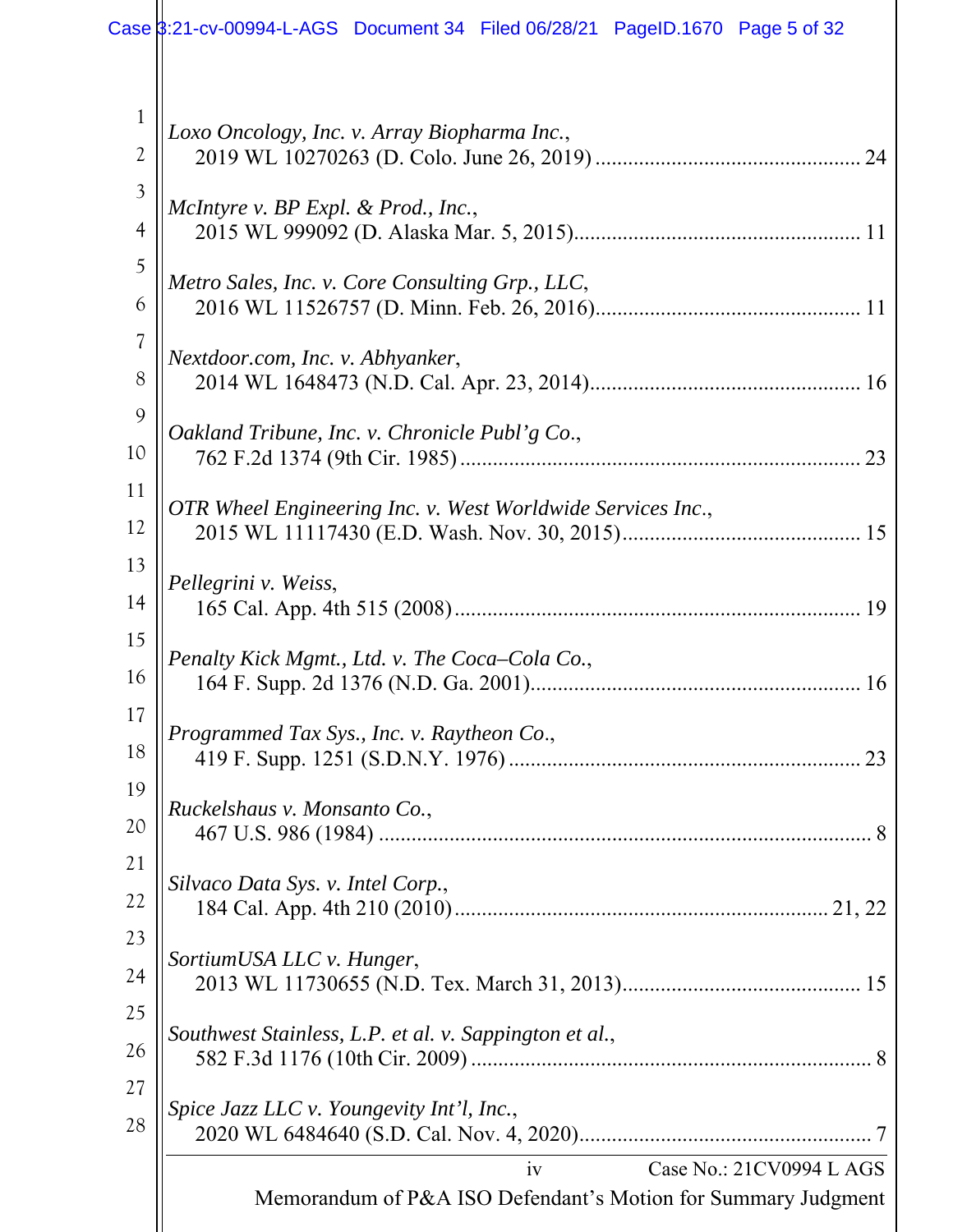|                                                                                                                              | Case \$:21-cv-00994-L-AGS Document 34 Filed 06/28/21 PageID.1671 Page 6 of 32                                                                                                                                                             |
|------------------------------------------------------------------------------------------------------------------------------|-------------------------------------------------------------------------------------------------------------------------------------------------------------------------------------------------------------------------------------------|
| $\mathbf 1$<br>2<br>$\mathfrak{Z}$<br>$\overline{4}$<br>5<br>6<br>$\overline{\mathcal{U}}$<br>8<br>9<br>10<br>11<br>12<br>13 | TMX Funding, Inc. v. Impero Techs, Inc.,<br>U.S. Philips Corp. v. KBC Bank N.V.,<br>23<br>V'Guara Inc. v. Dec,<br>24<br>Weinberger v. Romero-Barcelo,<br>Whyte v. Schlage Lock Co.,<br>Winter v. Natural Resources Defense Council, Inc., |
| 14                                                                                                                           | Winter. Arminak Sols., LLC v. 7-Eleven, Inc.,                                                                                                                                                                                             |
| 15                                                                                                                           |                                                                                                                                                                                                                                           |
| 16                                                                                                                           | <b>STATUTES</b>                                                                                                                                                                                                                           |
| 17                                                                                                                           |                                                                                                                                                                                                                                           |
| 18                                                                                                                           |                                                                                                                                                                                                                                           |
| 19                                                                                                                           |                                                                                                                                                                                                                                           |
| 20                                                                                                                           |                                                                                                                                                                                                                                           |
| 21                                                                                                                           | 20                                                                                                                                                                                                                                        |
| 22                                                                                                                           |                                                                                                                                                                                                                                           |
| 23                                                                                                                           |                                                                                                                                                                                                                                           |
| 24<br>25                                                                                                                     |                                                                                                                                                                                                                                           |
| 26                                                                                                                           |                                                                                                                                                                                                                                           |
| 27                                                                                                                           |                                                                                                                                                                                                                                           |
| 28                                                                                                                           |                                                                                                                                                                                                                                           |
|                                                                                                                              |                                                                                                                                                                                                                                           |
|                                                                                                                              | Case No.: 21CV0994 L AGS<br>V<br>Memorandum of P&A ISO Defendant's Motion for Summary Judgment                                                                                                                                            |
|                                                                                                                              |                                                                                                                                                                                                                                           |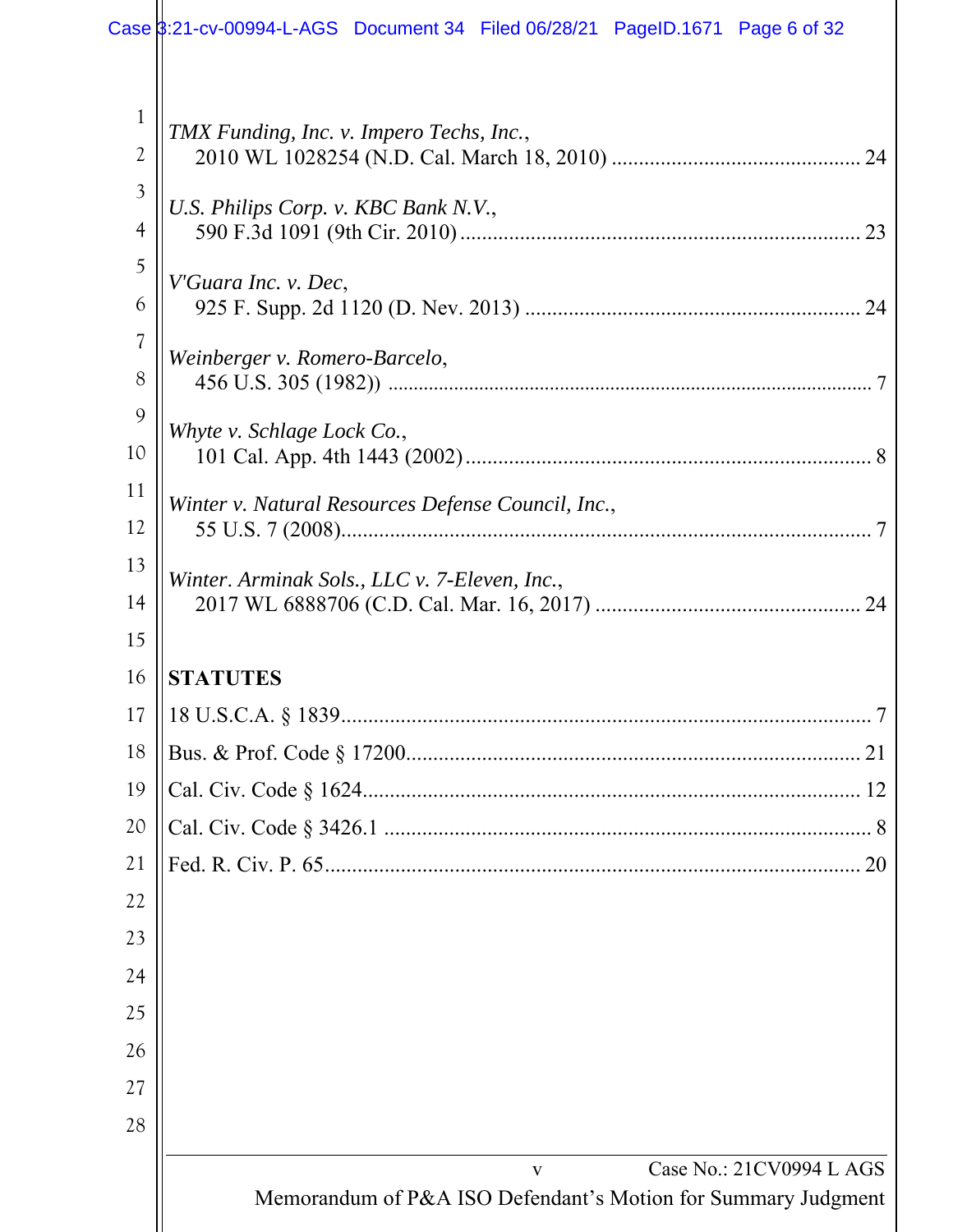1

#### **I. INTRODUCTION**

2 3 4 5 6 7 8 9 10 11 12 13 Over a year and a half after discovering their alleged trade secrets were being used by defendants, plaintiffs now claim an urgent need for immediate injunctive relief. They claim trade secret protection in documents they freely shared with defendant David Dotzenroth in the hopes of forming a business with him, and with Wiley Dotzenroth, even though Wiley was not part of those discussions. Critically, neither Dotzenroth ever signed an NDA or secrecy agreement with plaintiffs governing those documents. Plaintiffs claim they "understood" their documents would be kept in confidence, but they provide no evidence that defendants were *obligated* to maintain their secrecy, as trade secret law requires. And although plaintiffs say they marked their trade secret documents with "proprietary" legends, overwhelming documentary evidence shows this claim to be a lie. Put simply, plaintiffs' alleged trade secrets were not kept secret.

14 15 16 17 Remarkably, plaintiffs claim trade secret protection in supposedly secret design elements that are public knowledge (one such "secret" is actually on YouTube). And plaintiffs dramatically exaggerate the time and effort they spent preparing the business plan, schedule and roadmap that they seek to protect.

18 19 20 21 22 23 24 25 26 Plaintiffs made no effort to "claw back" or otherwise protect the documents they now claim as trade secrets when the parties' preliminary discussions broke off in mid-2019. They made no effort to protect their purported trade secrets even after coming to believe – over a year and a half ago – that defendants were using them. Why the delay? Plaintiffs don't explain it, but their emails to Dotzenroth shed a troubling light. They show that plaintiffs actually used proprietary information belonging to other companies – including Boeing, Precision Conversions, and IAI – to develop the documents in issue. Plaintiffs have unclean hands. For this and the other reasons detailed below, the motion should be denied.

27

#### **II. FACTS**

28

Plaintiffs tried to form a passenger-to-freighter aircraft conversion business

- 1 - Case No.: 21CV0994 L AGS Dotzenroth Defendants' Opposition to Plaintiffs' Motion for Preliminary Injunction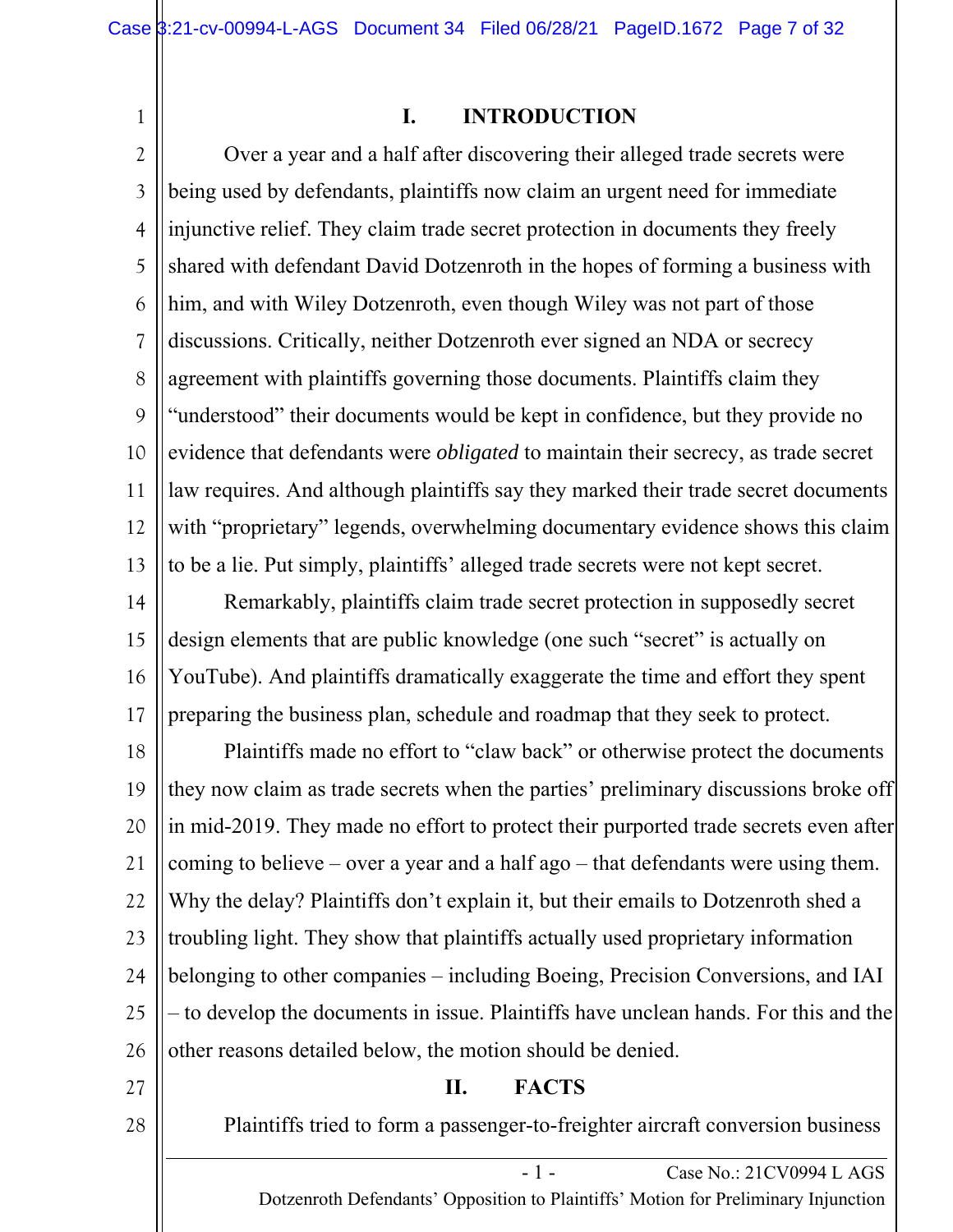1 2 3 4 5 6 7 8 9 for Boeing 777's with defendant David Dotzenroth. The parties never agreed on the essential business terms for that relationship, however. Doc. 1 (Complaint) ¶¶ 7, 51, 53, 55. Through the course of their discussions about a *potential* business arrangement, plaintiffs freely shared documents and information with Dotzenroth. *Id.*  $\mathbb{I}$  40 ("Dotzenroth received emails containing drafts of the business plan, information used for the roadmap, and other important documents and communications . . . ."); Doc. 16-2 ¶ 13. Plaintiffs now contend the documents and information shared with Dotzenroth are confidential trade secrets – including a business plan, budget, and schedule roadmap. Doc. 1 ¶ 83.

10 11 12 13 14 15 However, during the time these materials were shared with Dotzenroth – before May-June 2019 (when plaintiffs say they parted ways with Dotzenroth) – plaintiffs never had Dotzenroth sign an NDA or any confidentiality agreement. Dozenroth Dec. ¶ 2. Plaintiffs fail to present evidence that such a written agreement exists, and they are not suing for breach of any such agreement (written *or* oral) – as plaintiffs nearly always do in trade secret cases.

16 17 18 19 20 21 22 23 24 25 26 27 Dotzenroth never was a business partner of plaintiffs. Doc. 1 ¶¶ 51, 53, 55; Dotzenroth Dec. ¶ ¶10-12, Exhs. 12-13. And plaintiffs repeatedly stress that Dotzenroth had no expertise or other meaningful contributions to offer. *See, e.g.,*  Doc. 1 at 2:28-3:1 (Dotzenroth had "little or no aircraft conversion experience or project management experience"); *id.* at 3:23-24 (Dotzenroth failed to "contribute in any meaningful way to the conversion program"); *id.* at 14:23-27 ("there were few roles he could fill"); *id.* at 15:12-14. Nevertheless, plaintiffs freely gave Dotzenroth access to their most treasured secrets, according to them. They also emailed their alleged trade secrets to Wiley Dotzenroth. Wiley Dotzenroth Dec. ¶¶ 2, 5, Exhs. 1-3. But plaintiffs *do not even contend* that Wiley had some shared understanding of confidentiality with them, much less an NDA obligating him to secrecy. There was no such NDA. *Id.* ¶ 4.

28

Lacking any actual agreement obligating David Dotzenroth to secrecy,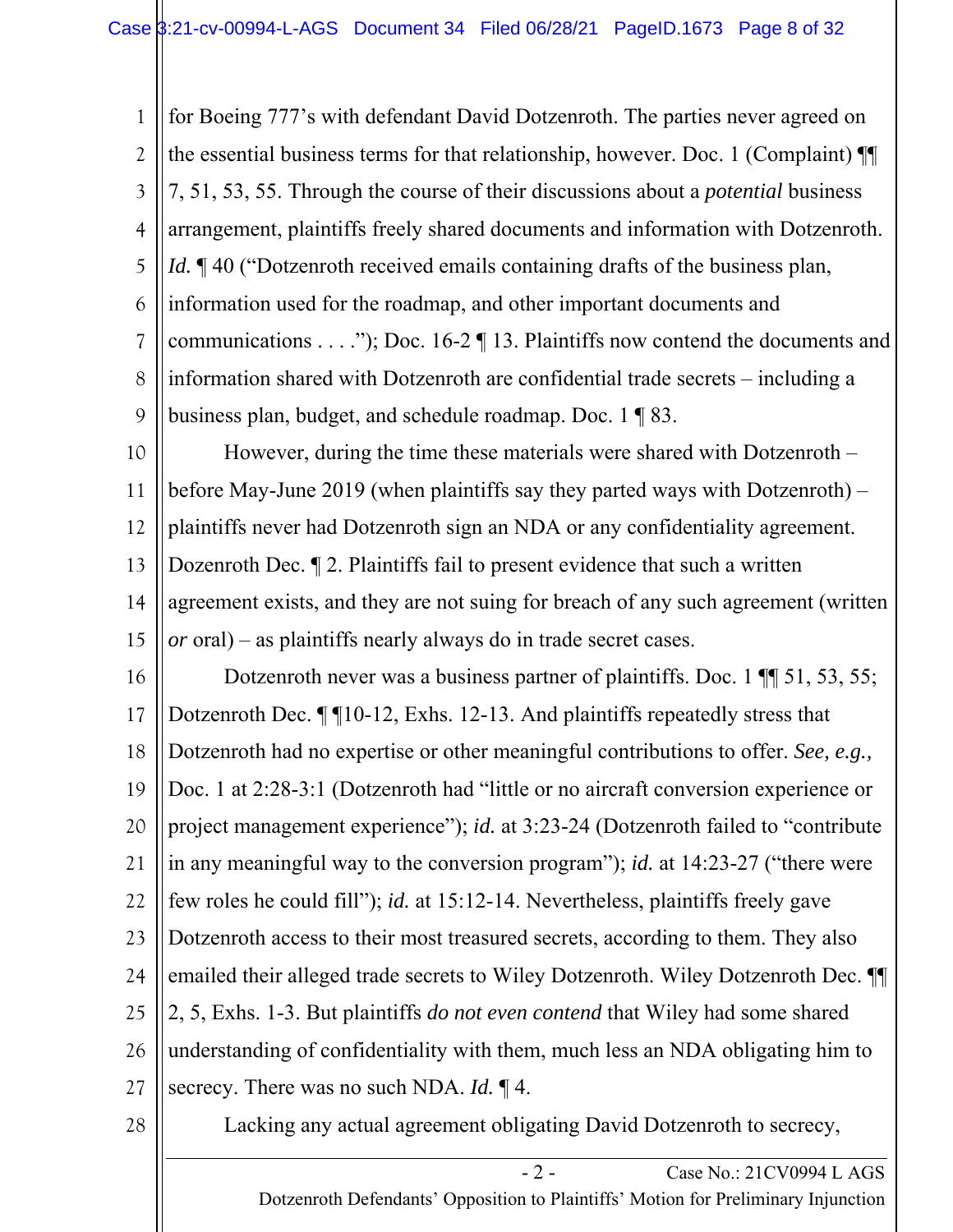1 2 3 4 5 6 7 8 9 10 11 Wagner says simply that "*We all understood* that such access was conditioned upon Dotzenroth using the information to advance our own conversion program" (Doc. 22 Exh. 3 at 5:24-26) and "*we all recognized* that we needed to keep our plans – including our business plan and engineering strategy – confidential." Doc. 22 Exh. 3 at 3:17-19 (emphases added). Tarpley's account is similar. Doc. 22 Exh. 2 at 4:20-23 ("Wagner and I gave him access to the business plan and roadmap documents. *We all understood* that such access was conditioned upon Dotzenroth keeping the information confidential and using the information to advance our own conversion program.") (emhasis added). *See also* Doc. 1 ¶ 5 (alleging that plaintiffs shared their information "with the understanding shared by Dotzenroth" that the information was confidential).

12 13 14 15 16 17 18 19 20 21 22 23 24 25 26 27 28 Plaintiffs claim they protected their purported trade secrets by placing "PROPRIETARY" legends on the materials containing them. *Id.* ¶ 44; Doc. 1 at 23:25-27; 25:12-14. Tarpley says Wagner was so careful that he would not even email sensitive documents like the budget and schedule. Doc. 22 Exh. 2 at 6:3-7. These assertions are false. In truth, Tarpley emailed work product to Dotzenroth that included the conversion program development schedule, Wagner design drawings showing (a supposedly secret design feature), the main deck cargo layout, and a weight analysis – all with no "PROPRIETARY" or other confidentiality markings on them. Dotzenroth Dec. ¶¶ 4-5, Exhs. 1-3. Tarpley actually received this design work from Wagner, who emailed it to Tarpley without any "proprietary" designations. Dotzenroth Dec., Exh. 2. Wagner also emailed the 777 conversion schedule to Tarpley, who forwarded it to Dotzenroth – with no proprietary markings. *Id.*, Exh. 1. Tarpley also emailed at least seven iterations of the draft business plan to Dotzenroth, starting with the very first version on January 19, 2019. Dotzenroth Dec.  $\P$  7, Exh. 4. The draft business plan had no "proprietary" or "confidential" markings on it. *Id.* Tarpley sent additional iterations of the business plan by email,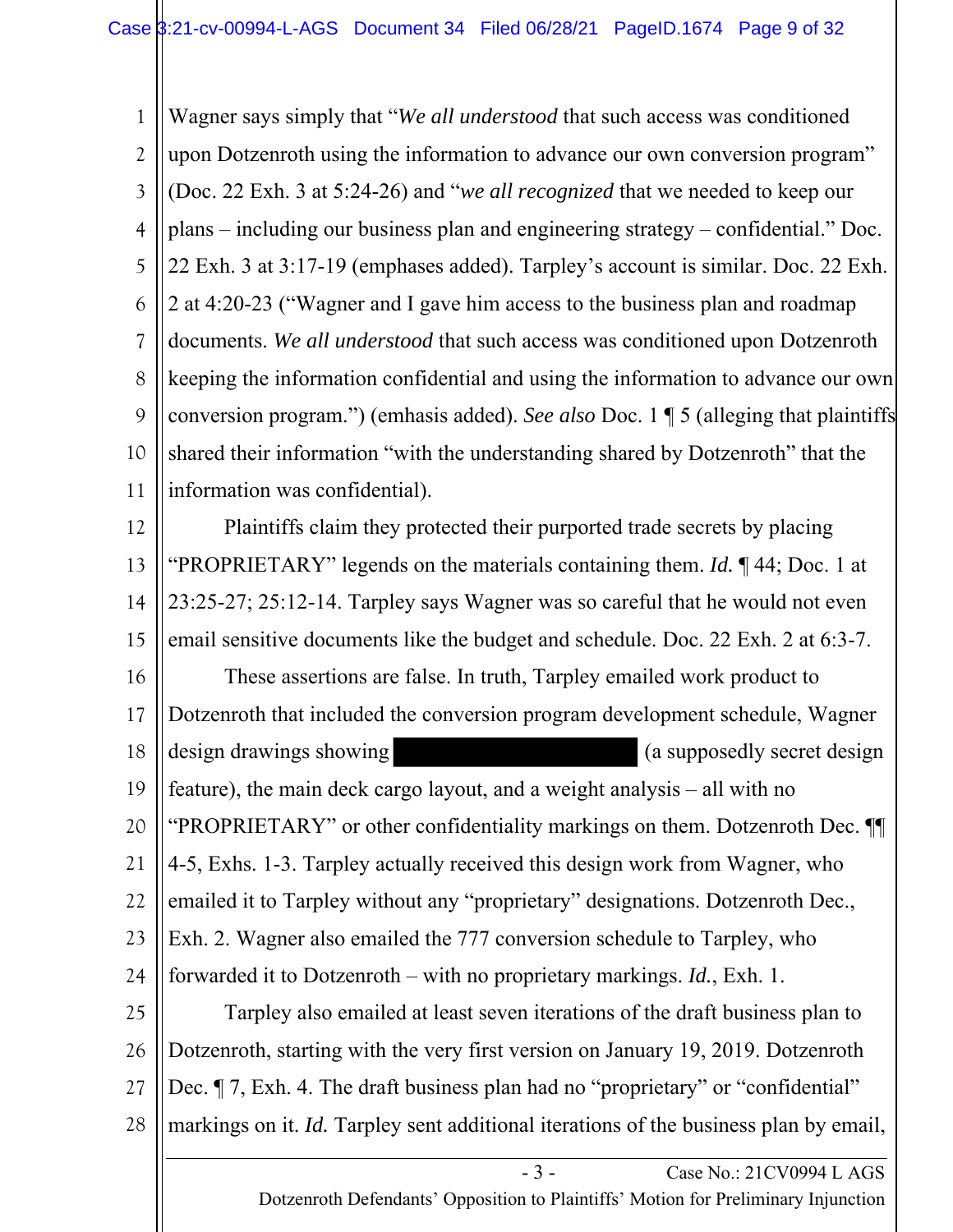1 2 3 4 5 6 7 8 9 10 11 again with no "proprietary" or "confidential" designations. Dotzenroth Dec. ¶ 7, Exhs. 4-10. These drafts included *all* of the information plaintiffs claim as confidential in their Complaint, including design features, costs, marketing strategy, and the like. *Ibid.*; Dotzenroth Dec. ¶ 8, Exh. 10. Tarpley also emailed unmarked documents containing the information now claimed as trade secret – including "revenue projections," "development costs," "schedule estimates," and "program input financing." Doc. 22. Exh. A at 4:10-12. Dotzenroth Dec., Exhs. 1- 14. *After* parting ways with with Dotzenroth, Tarpley emailed Dotzenroth "an analysis comparing the different Jumbo Jet models and their suitability for conversion" (Doc. 22 Exh. 2 at 3:13-14). Dotzenroth Dec. ¶ 14, Exh. 14 ("The 777-300ERCF is clearly the best aircraft out there.").<sup>1</sup>

12 13 14 15 16 17 18 19 20 21 22 23 Plaintiffs allege that they found out in late 2019 that Dotzenroth took their supposed trade secrets and used them to pursue a conversion program of his own. Doc. 1 ¶ 57 (alleging that Dotzenroth organized a meeting with NIAR in Kansas in November 2019 to which plaintiff Wagner was invited, where the Dotzenroths "were simply presenting the conversion program that Wagner and Tarpley had developed"). Indeed, Wagner states under oath that he learned of the trade secret theft *in late 2019*. Doc. 22 Exh. 3 at 7:20-8:2 ("In late 2019 . . . . I noticed that Wiley was preparing some materials for the business presentation that appeared to reflect information from the conversion program and business plan that I had developed with Tarpley."). Tarpley says he recognized that Dotzenroth's documents seemed to be based on plaintiffs' business plan "[i]n early 2020." Doc. 22 Exh. 2 at 7:9-14. Plaintiffs' Complaint is more direct. Doc. 1 ¶¶ 59-60 (alleging

24

25 26 27 28 <sup>1</sup> Exhibit 14 (which compares different Jumbo Jet models for conversion suitability) and Exhibit 13 (which includes development costs, program input financing, and revenue projections) were emailed by Tarpley to Dotzenroth on July 18 and July 16, 2019 – two months *after* Tarpley and Wagner say they decided to part ways with Dotzenroth, and a month after they say they "no longer included Dotzenroth on communications about our conversion program." Doc. 16-3 ¶20; Doc. 16-2 ¶17.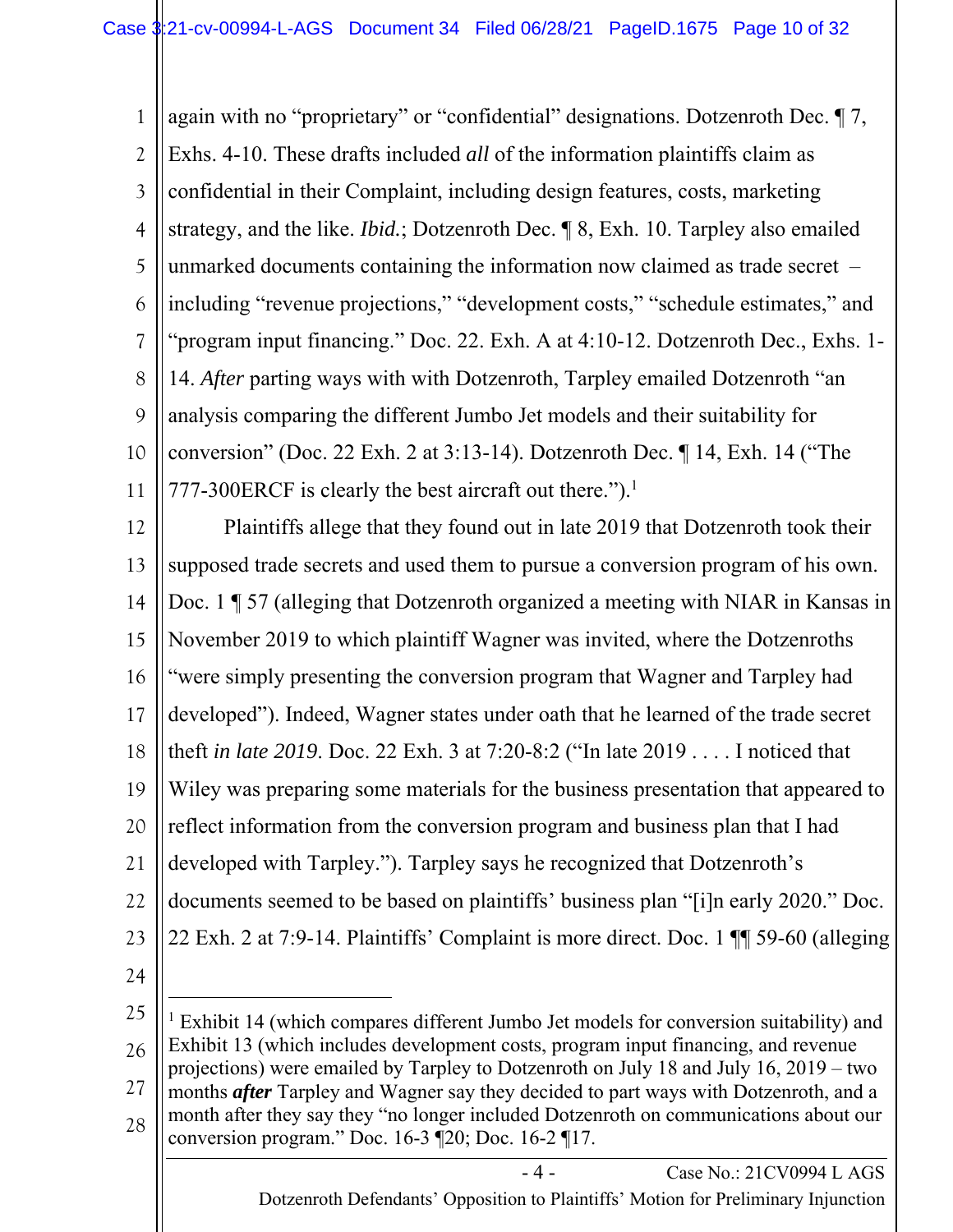1 2 3 4 5 6 7 8 9 that Dotzenroth attempted to enlist plaintiff Tarpley's assistance in February 2020, and Tarpley "*immediately recognized* that Dotzenroth was using the information and business plan that Tarpley had prepared with Wagner," and that Dotzenroth's plan "contained a conversion program schedule and design features from Wagner and Tarpley's conversion program and discussed in the materials Dotzenroth stole") (emphasis added); *id.* ¶¶ 63-64 (alleging that a conversion program sent to plaintiff Wagner by NIAR on March 3, 2020 "like the Dotzenroths' November 2019 presentation in Wichita – bore striking similarities to Wagner and Tarpley's own conversion program – not least of which was the

10 11 12 13 14 15 16 ."). Despite learning defendants were using their alleged trade secrets in late 2019, and despite repeated reminders throughout 2020, plaintiffs did not get around to suing until May 25, 2021, and they did not seek an injunction until June 21, 2021 – over a year-and-a-half after coming to believe defendants were using their alleged trade secrets. And before suing, they did literally nothing to protect their supposedly secret and valuable information. Dotzenroth Dec. ¶ 13; Wiley Dotzenroth Dec. ¶ 9.

- 5 - Case No.: 21CV0994 L AGS 17 18 19 20 21 22 23 24 25 26 27 28 Why did plaintiffs not try to protect their alleged trade secrets even after coming to believe they were stolen? Perhaps because they don't actually own them. Plaintiffs appear to have borrowed from a 757 Combi conversion schedule belonging Precision Conversions – a competitor – using it as the template for their own. Dotzenroth Dec. ¶ 20, Exh. 18. Tarpley (a former Boeing employee) also emailed Dotzenroth a Boeing proprietary analysis of the market opportunity for 777 conversions. *Id.* ¶ 19, Exh. 17. The "novel and unique" design feature of the ? Straight out of an IAI 777 conversion presentation marked "proprietary" by IAI, which Tarpley emailed to Dotzenroth on January 24, 2019. *Id.* ¶ 18, Exh. 16 at 229-230 ("Look what I found in my files for 2014."). Public information shows that plaintiffs' "novel and unique" design elements are actually well known in the industry, and have been for years. Wiley

Dotzenroth Defendants' Opposition to Plaintiffs' Motion for Preliminary Injunction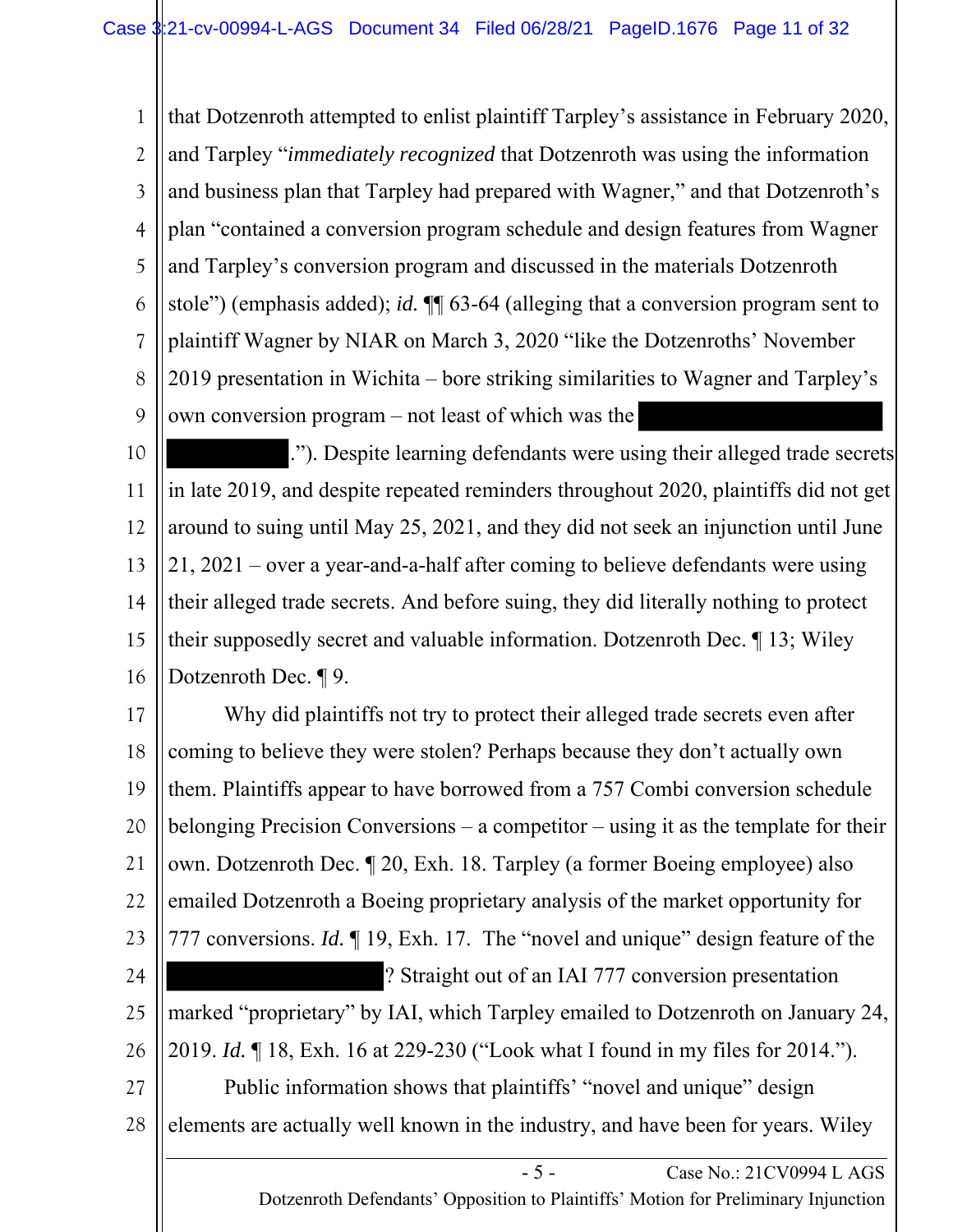1 2 3 4 Dotzenroth Dec. ¶¶ 10-13, Exhs. 4-6. Plaintiffs' supposedly secret design can be seen in a 2010 YouTube video posted by IAI Bedek. *Id.* ¶ 13. The ? They are described in numerous publicly available publications on passenger to freight conversions. *Id.* ¶10, Exhs. 4-6.

5 6 7 8 9 10 11 12 13 14 15 16 17 18 19 20 Defendants did not misappropriate any intellectual property belonging to plaintiffs. They pursued a different business model – involving a consortium of industry players with whom plaintiffs had no relationships, and that consortium is developing its own engineering data to convert the 777 aircraft that defendants identify and procure. Plaintiffs knew about defendants' program, and acceded to it. Dotzenroth Dec. ¶ 15. It was only when defendants' critical meetings were taking place that plaintiffs sprang into action. *Id.* Plaintiffs not only filed the case; they apparently publicized it (Dotzenroth Dec. ¶¶ 23-24). They also larded their Complaint with extensive (and false) allegations about Dotzenroth's supposed incompetence. Doc. 1 at 2:28-3:1, 3:13-14, 3:23-24, 3:26, 10:10-11, 12:3-8, 14:23- 27, 15:12-14, 15:21-22, 15:23, 15:24-25, 20:6-7, 19:22. Their filings center on highly misleading descriptions of Wagner's conversion expertise, which conceal the fact that he is an adjudicated intellectual property thief, who filed bankruptcy after being hit with a \$3.8 million judgment for misappropriating trade secrets concerning 727 conversion engineering data (which overlaps with 757 data). Dotzenroth Dec. ¶ 27; Fitzgerald Dec. ¶2, Exh. 1.

21 22 23 24 25 26 27 28 Plaintiffs' bad faith allegations and anti-competitive use of the Court's process have already damaged the NIAR/KMC conversion program, which jeopardizes jobs. Dotzenroth Dec. ¶¶ 24-25. The lawsuit succeeded in spooking at least one major prospective partner in the venture. *Id.* ¶ 24. Now, through this motion, plaintiffs hope to forever hobble the NIAR/KMC competing enterprise, by obtaining an absurdly overbroad injunction that would vaguely prohibit defendants from "further misappropriating Plaintiffs' trade secrets and unfairly competing against Plaintiffs." Doc. 22. Exh. A at 1:4-5. The Court should reject this request.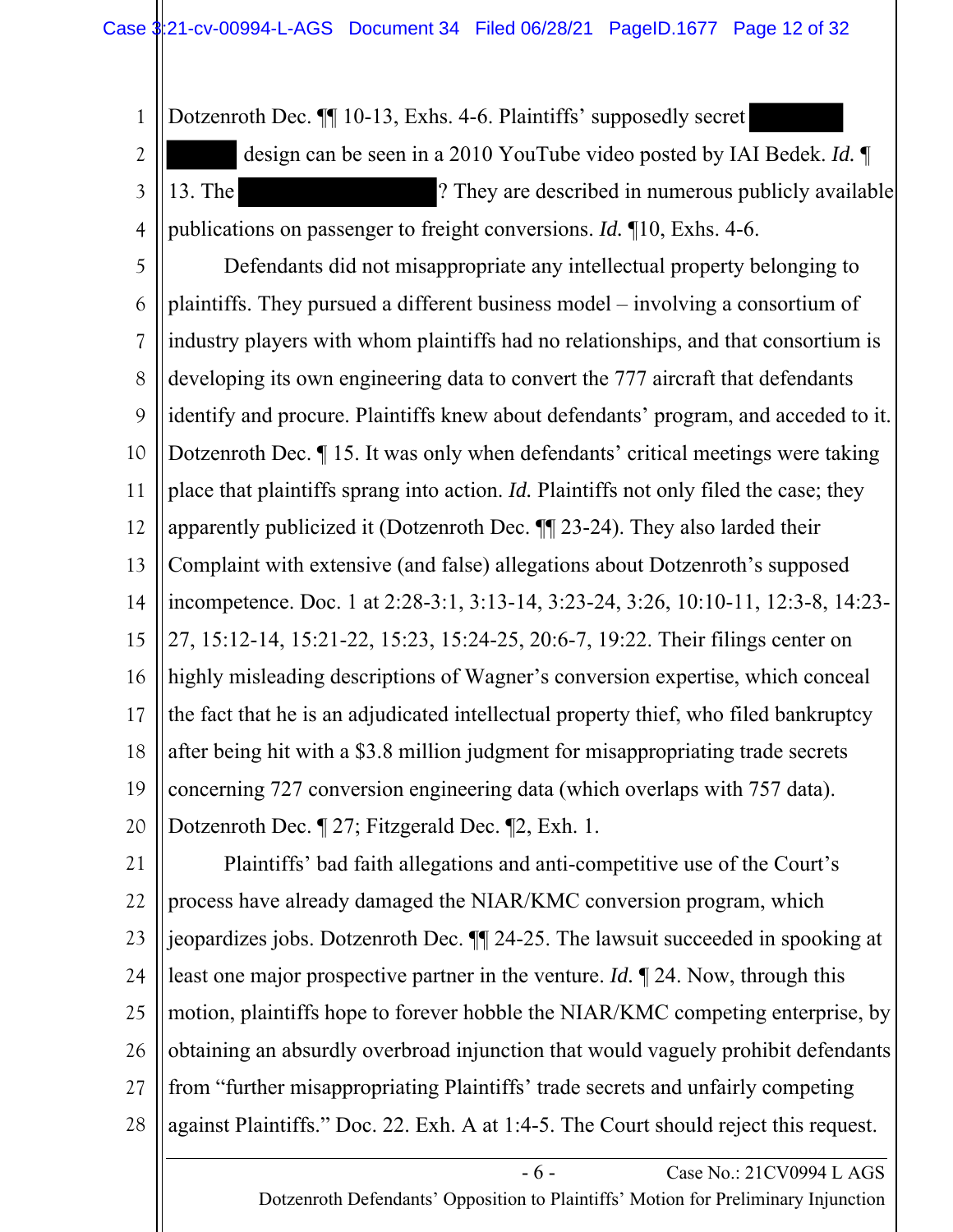1

2

## **III. ARGUMENT**

## **A. Plaintiffs' Burden in Seeking a Preliminary Injunction**

3 4 5 6 7 8 9 10 11 12 13 14 15 16 Any injunction is an "extraordinary remedy," which does not issue as a matter of course. *Weinberger v. Romero-Barcelo*, 456 U.S. 305, 311-12 (1982). *See also Associated Students, Inc. v. NCAA*, 493 F.2d 1251, 1257 (9th Cir. 1974) ("It is well established and conceded that a preliminary injunction is 'an extraordinary remedy, and will not be granted except upon a clear showing of probable success and possible irreparable injury.'"). A plaintiff "must establish that he is likely to succeed on the merits, that he is likely to suffer irreparable harm in the absence of preliminary relief, that the balance of equities tips in his favor, and that an injunction is in the public interest." *Winter v. Natural Resources Defense Council, Inc.*, 55 U.S. 7, 20 (2008). No injunction will issue unless plaintiffs meet their burden of showing either: a combination of *probable* success on the merits, and the possibility of irreparable injury; or, a serious question on the merits and the balance of hardships tipping *sharply* in plaintiffs' favor. *Gilder v. PGA Tour, Inc.*, 936 F.2d 417, 422 (9th Cir. 1991). Plaintiffs fall far short on all elements here.

17

# **B. Plaintiffs Will Not Succeed on the Merits**

18

**1. Plaintiffs' Trade Secret Claims Are Not Just Weak; They Fail**

19 20 21 22 23 24 25 26 27 28 Claims under the federal Defend Trade Secrets Act ("DTSA") and California's Uniform Trade Secrets Act ("CUTSA") "may be analyzed together because the elements are substantially similar." *Spice Jazz LLC v. Youngevity Int'l, Inc.*, No. 19-CV-0583-BAS-DEB, 2020 WL 6484640, at \*3 (S.D. Cal. Nov. 4, 2020) (quotation marks and citation omitted). Under both, a plaintiff must plead and prove: "(1) that the plaintiff possessed a trade secret, (2) that the defendant misappropriated the trade secret[,] and (3) that the misappropriation caused or threatened damage to the plaintiff." *Id.* To satisfy their obligation to show that they possessed a trade secret at all, plaintiffs must demonstrate, among other things, that they took "reasonable measures to keep [the] information secret." 18 U.S.C.A. §

> - 7 - Case No.: 21CV0994 L AGS Dotzenroth Defendants' Opposition to Plaintiffs' Motion for Preliminary Injunction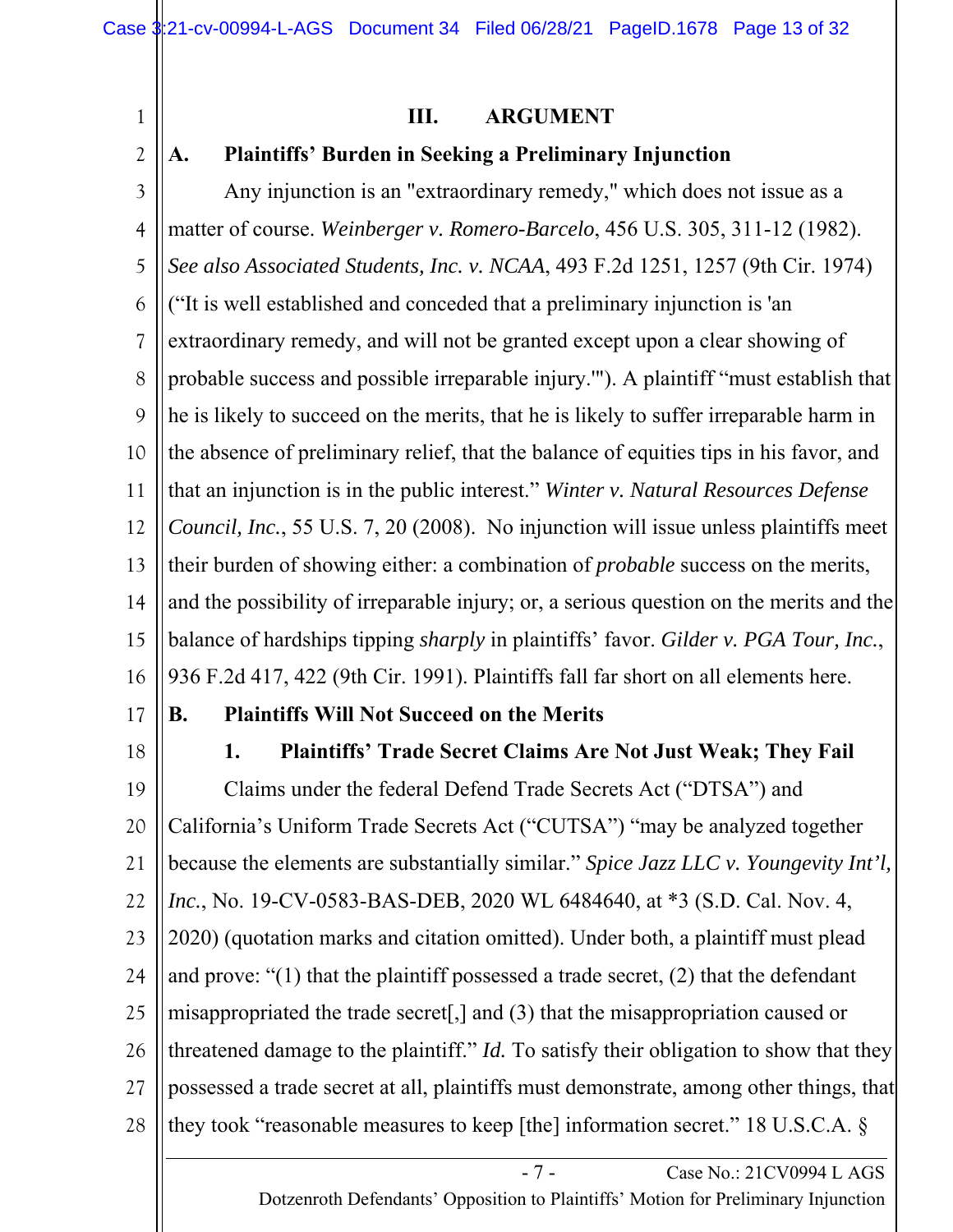1 2 3 4 1839(3)(A); *see also* Cal. Civ. Code § 3426.1(d)(2) (same). "The test for trade secrets is whether the matter sought to be protected is information (1) which is valuable because it is unknown to others and (2) which the owner has attempted to keep secret." *Whyte v. Schlage Lock Co.*, 101 Cal. App. 4th 1443, 1454 (2002).

5 6 7 8 9 10 11 12 13 14 15 "If an individual discloses his trade secret to others who are under no obligation to protect the confidentiality of the information, or otherwise publicly discloses the secret, his property right is extinguished." *Ruckelshaus v. Monsanto Co.*, 467 U.S. 986, 1002 (1984) (quoted in *In re Providian Credit Card Cases*, 96 Cal. App. 4th 292, 304 (2002)). The evidence shows that is what happened here. Plaintiffs never signed the Dotzenroths to an NDA or secrecy agreement, and they repeatedly emailed their alleged trade secrets to the Dotzenroths with no "proprietary" or "confidential" markings. They did so *even after* they say they parted ways with David Dotzenroth. Dotzenroth Dec., Exhs. 13-14. Because the Dotzenroths had no legal obligation to protect that information, plaintiffs lost any right to protect it.

16

#### **a. Plaintiffs Did Not Protect Their Alleged Trade Secrets**

17 18 19 20 21 22 23 24 25 26 27 28 NDAs are how confidential information is protected in business. In general, the disclosure of alleged trade secrets to others who are not bound by an NDA destroys any trade secret protection. *Whyte*, 101 Cal. App. 4th at 1454-55 (finding no trade secret protection in documents shared with customer not bound by secrecy agreement); *Cinebase Software, Inc. v. Media Guar. Tr., Inc.*, No. C98-1100 FMS, 1998 WL 661465, at \*10-11 (N.D. Cal. Sept. 22, 1998) (failing to secure nondisclosure agreements constituted unreasonable efforts to maintain secrecy despite securing the information with passwords, limiting access to a "need-toknow" basis, and marking documents confidential); *Southwest Stainless, L.P. et al. v. Sappington et al.*, 582 F.3d 1176, 1189-90 (10th Cir. 2009) (no trade secret protection in pricing information disclosed to customer with no restriction on customer's right to share it).

> - 8 - Case No.: 21CV0994 L AGS Dotzenroth Defendants' Opposition to Plaintiffs' Motion for Preliminary Injunction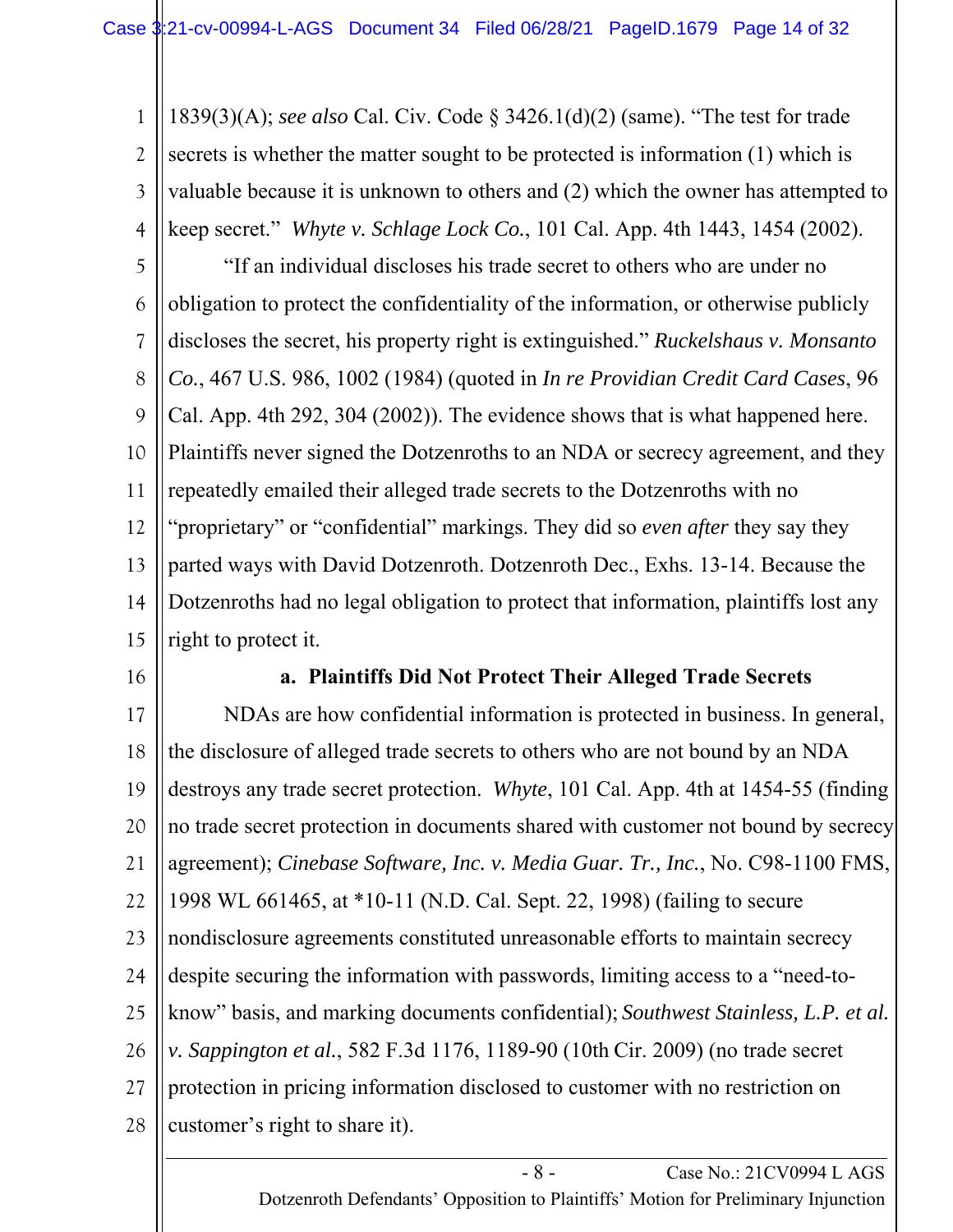1 2 3 4 5 6 7 "Trade secrets are a peculiar kind of property. Their only value consists in their being kept private. . . . Once the data that constitute a trade secret are disclosed to others, or others are allowed to use those data, the holder of the trade secret has lost his property interest in the data." *DVD Copy Control Assn., Inc. v. Bunner*, 31 Cal. 4th 864, 881 (2003). Plaintiffs shared their data with no NDAs in place here, and without even marking them as "proprietary." As a result, they "lost [their] property interest in the data." *Id.* 

- 9 - Case No.: 21CV0994 L AGS 8 9 10 11 12 13 14 15 16 17 18 19 20 21 22 23 24 25 26 27 28 Dotzenroth never signed an NDA with plaintiffs during the time they were sharing supposedly trade secret information with him. Dotzenroth Dec. ¶ 2. In fact, he was never asked to. *Id.* Tarpley emailed Dotzenroth the specific conversion schedule and design information now claimed as trade secrets in emails and documents without any "proprietary" or "confidentiality" markings on them. Dotzenroth Dec. ¶ 4, Exh. 1 (a B777 conversion "program development schedule"); *id.*, Exh. 2. *Cf.* Doc. 1 at 2:9-10 (alleging the "misappropriated information" includes "a schedule roadmap"); *id.* at 10:18-20 (alleging plaintiffs' trade secret business plan "outlined a customized development schedule"). Tarpley also sent Dotzenroth design drawings with no proprietary designations that showed the . Dotzenroth Dec. ¶ 4, Exh. 2 at 10-15. *Cf.* Doc. 1 at 17:4-8 (alleging that Dotzenroth "was using design features from Wagner's and Tarpley's program including that was unique to Wagner and Tarpley's conversion program and discussed in the materials Dotzenroth stole"). In fact, Tarpley emailed *a competitor's* proprietary 777 conversion presentation showing that plaintiffs falsely allege was "unique to Wagner and Tarpley's conversion program" (Doc. 1 at 17:4- 8). Dotzenroth Dec. ¶ 18, Exh. 16. Tarpley also emailed Dotzenroth design documents with no proprietary designations, which Wagner had emailed with no proprietary designations. Dotzenroth Dec. ¶ 4, Exhs. 2, 3. These included a main deck cargo pallet layout

Dotzenroth Defendants' Opposition to Plaintiffs' Motion for Preliminary Injunction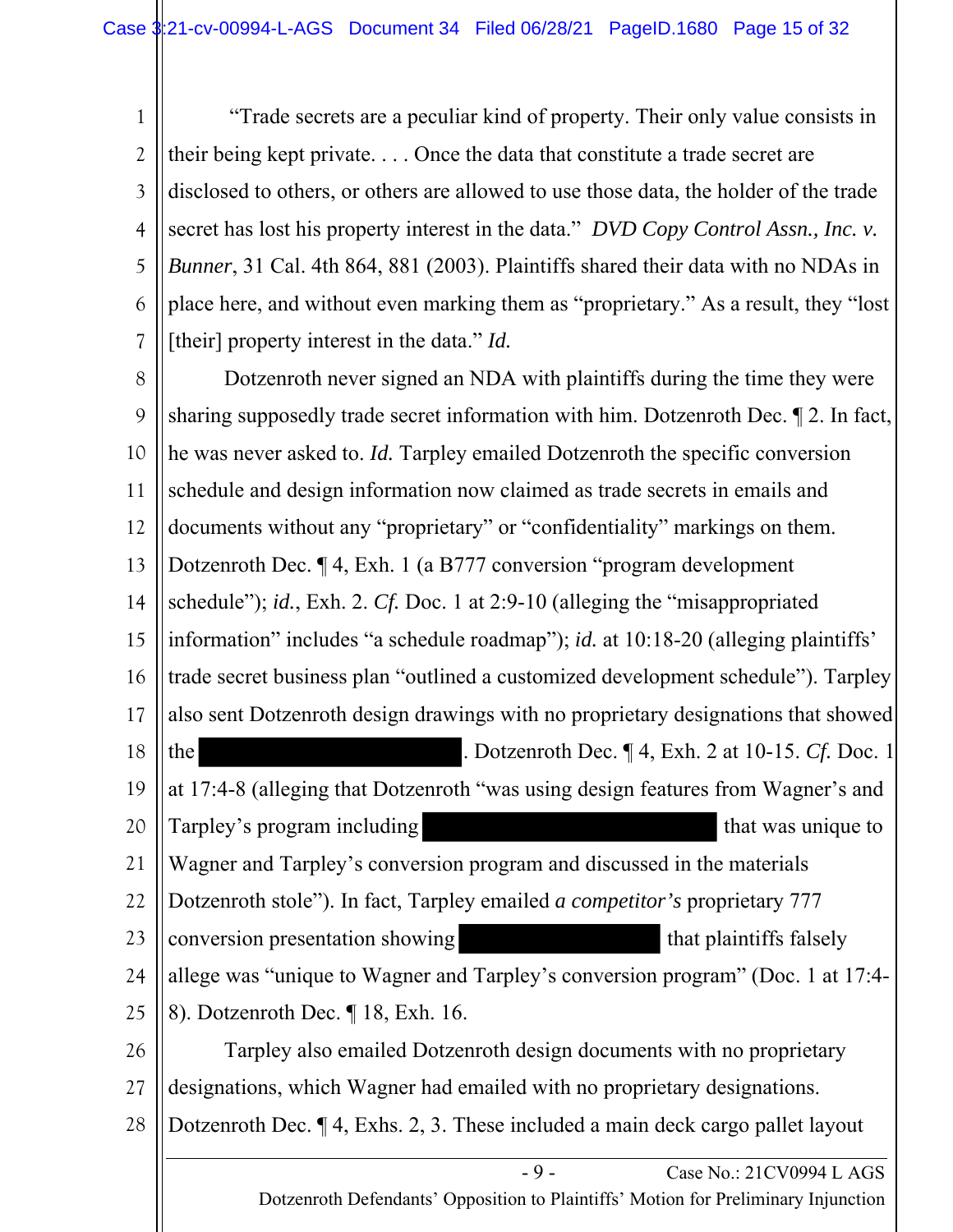1 2 3 4 5 6 7 8 9 10 11 and weight analysis. *Cf.* Doc. 1 at 11:7-11 (alleging that Wagner's preliminary design work included a "main deck cargo pallet layout, a weight analysis, and other analyses," and that this design information was "confidential, proprietary and highly valuable"). They also included the supposedly secret 777 conversion schedule. Dotzenroth Dec., Exh. 1. These emails originating with Wagner show the falsity of Tarpley's sworn testimony. *See* Doc. 22 Exh. 2 at 6:3-7 ("From the beginning of my partnership with Wagner, he has always been extremely careful about sharing technical documents, even with me. For some of the documents that we used to prepare the business plan and roadmap – *such as the . . . schedule* – Wagner sent me hard copies because he did not want to send the documents electronically.") (emphasis added).

12 13 14 15 16 17 18 19 20 21 22 Tarpley swears that the business plan contains "some of our most important trade secrets," and *is itself* a trade secret. Doc. 22 Exh. 2 at 2:19-22. But Tarpley actually emailed the first version of the business plan to Dotzenroth with no "proprietary" markings on it, or in the email transmitting it. Dotzenroth Dec. ¶ 7, Exh. 4. He repeatedly emailed successive iterations of it, with no "proprietary" markings, in emails that had no confidentiality notices. *Id.*, Exhs. 4-10. Those many versions of the business plan included *all* of the purportedly proprietary information that plaintiffs describe in paragraph 37 of their Complaint, including a development schedule, a plan for achieving FAA certification, design features, cost estimates, projected returns, and a business and marketing strategy. Dotzenroth Dec. ¶ 8, Exhs. 4-10. **None of it was marked "proprietary."** *Ibid.2*

23

24 25 26 27 28 <sup>2</sup> When moving to seal defendants' summary judgment motion, plaintiffs made clear *these* unmarked documents – which are the exhibits supporting that summary judgment motion – are the very trade secrets allegedly misappropriated. Doc. 23 at 4:8-9 ("[Defendants'] exhibits . . . undisputedly disclose the trade secret and proprietary information at issue in this case."); *id.* at 2:25-26. Plaintiffs' admissions prove that the documents emailed by plaintiffs with no "proprietary" markings are and contain plaintiffs' alleged trade secrets, even though they were not marked "proprietary," as plaintiffs falsely allege they were.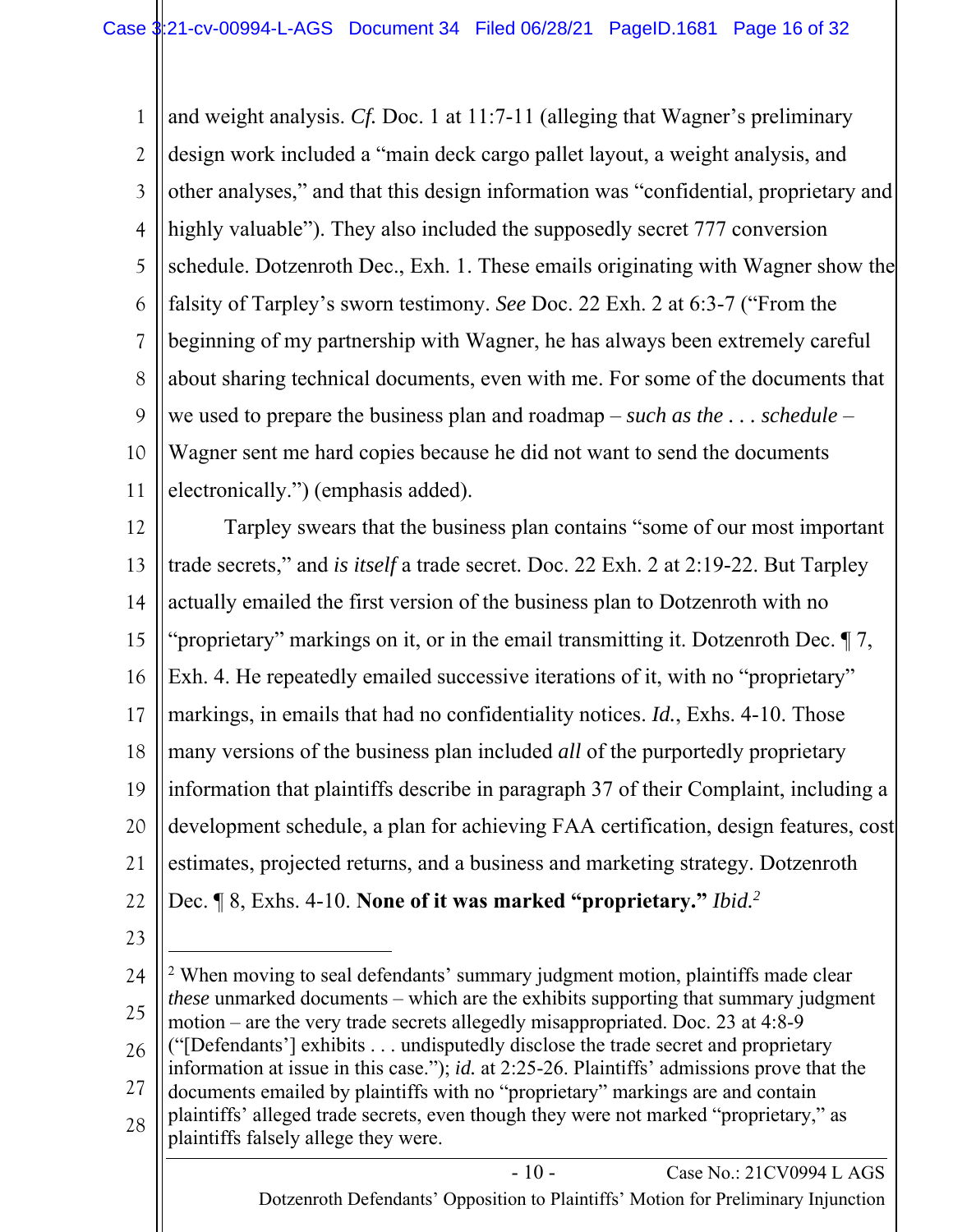1 2 3 4 5 6 7 8 9 The emails and documents sent by Tarpley show the disturbing falsity of plaintiffs' core allegation that Tarpley and Wagner "took individual actions to ensure" their data and work product remained confidential, "including placing "PROPRIETARY" legends on the material." Doc. 1 at 13:4-6; *id.* at 23:25-27 (alleging plaintiffs marked "trade secret documents with a 'PROPRIETARY' legend"); *id.* at 25:12-14 (same). The truth is that plaintiffs repeatedly sent their allegedly trade secret information to the Dotzenroths with no "PROPRIETARY" legends, and with no NDA in place. That destroyed any trade secret protection that might have protected it.

10 11 12 13 14 15 16 17 18 19 20 21 22 23 24 25 26 27 28 Trying to manufacture a basis for trade secret protection, plaintiffs allege that Dotzenroth and the parties entered NDAs with outside parties like potential investors, but this proves nothing. Absent a binding agreement under which the *defendants* were *obligated* to maintain plaintiffs' information in confidence, plaintiffs have no trade secret claims against Dotzenroth, or the parties who allegedly received information from him. *See Southwest Stainless*, 582 F.3d at 1189-90 (no trade secret protection for pricing information disclosed to customer without restriction on customer's right to share it, rejecting argument that employee confidentiality agreements, password protections and confidentiality reminders within company established trade secret status, since "*general* measures to keep its company information private" did not prohibit customer to whom pricing was disclosed from sharing such information with outside parties) (emphasis in original); *Metro Sales, Inc. v. Core Consulting Grp., LLC*, No. CV 15-3233 (DWF/JSM), 2016 WL 11526757, at \*5 (D. Minn. Feb. 26, 2016); *McIntyre v. BP Expl. & Prod., Inc.*, No. 3:13-CV-149 RRB, 2015 WL 999092, at \*4 (D. Alaska Mar. 5, 2015), aff'd, 697 F. App'x 546 (9th Cir. 2017) (dismissing trade secrets claim, finding that plaintiff did not "put Defendants on notice" that information was intended to be confidential; "the proprietor of an alleged trade secret" may not "unilaterally create a confidential relationship without the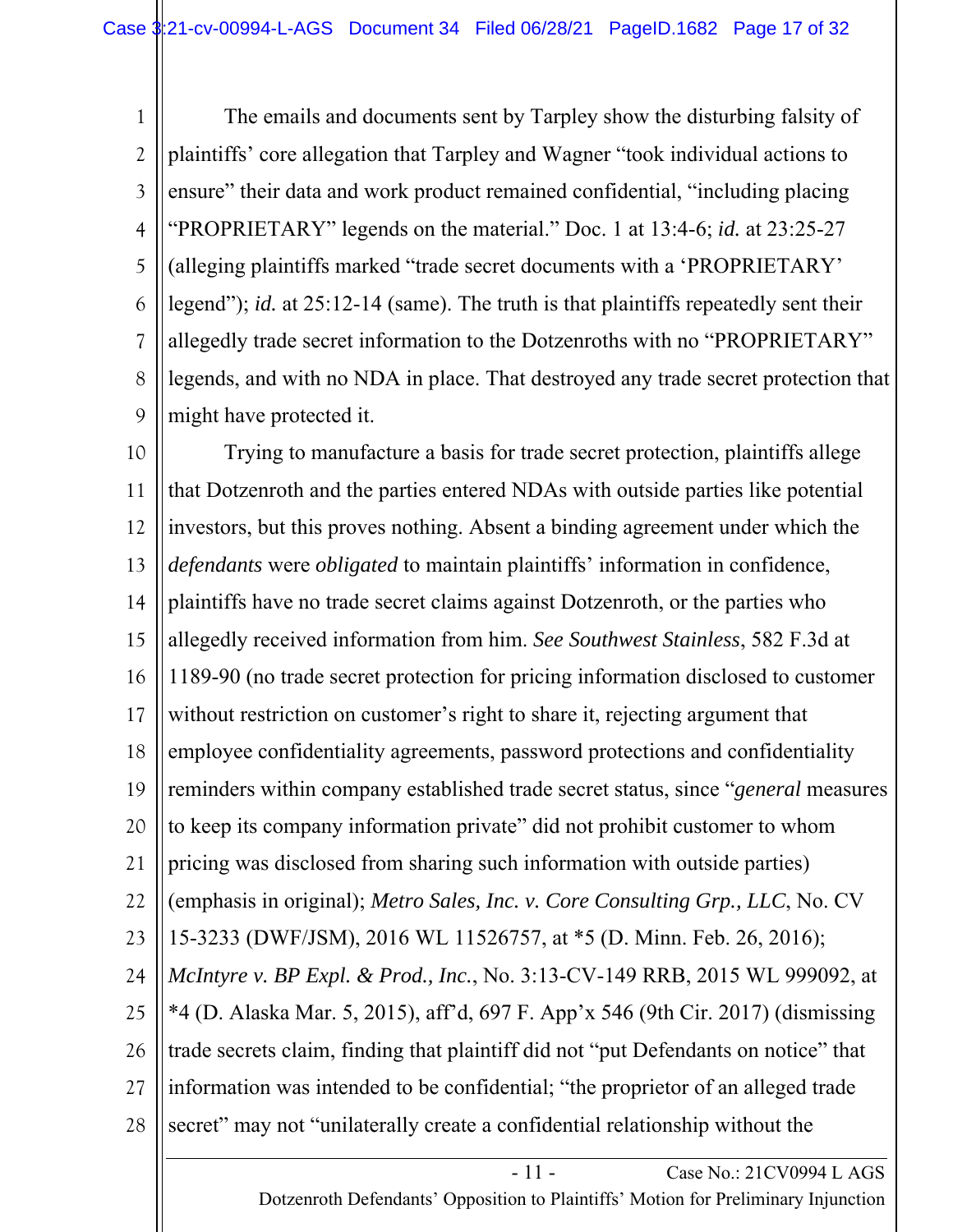1 knowledge or consent of the party to whom the secret is disclosed").

2 3 4 5 6 There was no NDA or other binding agreement obligating the Dotzenroths to maintain confidentiality. Indeed, although plaintiffs vaguely suggest an oral confidentiality agreement was reached, they tellingly fail to sue for breach of contract. That is because they have no enforceable confidentiality agreement to enforce. The absence of such an agreement – with parties who plaintiffs say had

8 9 10 11 12 13 14 The use of NDAs with parties to potential transactions is standard practice in the aviation industry. *See, e.g.*, *Ashford v. Aeroframe Servs., L.L.C.*, 907 F.3d 385, 389 (5th Cir. 2018); *Airbus S.A.S. v. Aviation Partners, Inc.*, No. A-11-CA-1030- LY, 2012 WL 2515414, at \*1 (W.D. Tex. June 29, 2012); *Lockheed Martin Corp. v. L-3 Commc'ns Corp.*, No. CIVA 105-CV-902-CAP, 2008 WL 4791804, at \*1 (N.D. Ga. Sept. 30, 2008). Indeed, plaintiffs themselves say they use them all the time. But they failed to do so here.

nothing meaningful to contribute to their venture  $-$  is fatal to plaintiffs' claims.<sup>3</sup>

15 16 17 18 19 20 21 22 23 24 25 It would be particularly important to enter NDAs when dealing with unproven parties who are not sharing their own confidential information. But plaintiffs here allege that Dotzenroth was just such a nobody, who offered no valuable information of his own. *See* Doc. 1 at 2:28-3:1 (alleging Dotzenroth "had little or no aircraft conversion engineering expertise or project management experience"); *id.* at 3:13-14 (Dotzenroth "is not an engineer and [] lacked the technical know-how to develop a conversion program"); *id.* at 3:23-24, 3:26, 10:10-11, 12:3-8, 14:23-27, 15:12-14, 15:21-22, 15:23, 15:24-25, 20:6-7, 19:22 ("the inexperienced and uninformed Dotzenroth"). These disparaging statements are wrong, but they reinforce the conclusion that plaintiffs failed to take reasonable

26

7

27 28 <sup>3</sup> Plaintiffs are vague in describing what communications formed the basis of their "understanding" of confidentiality, but any oral agreement to maintain secrecy beyond one year would be void under the statute of frauds, because it could not by its terms be performed within one year. Cal. Civ. Code  $\S 1624(a)(1)$ .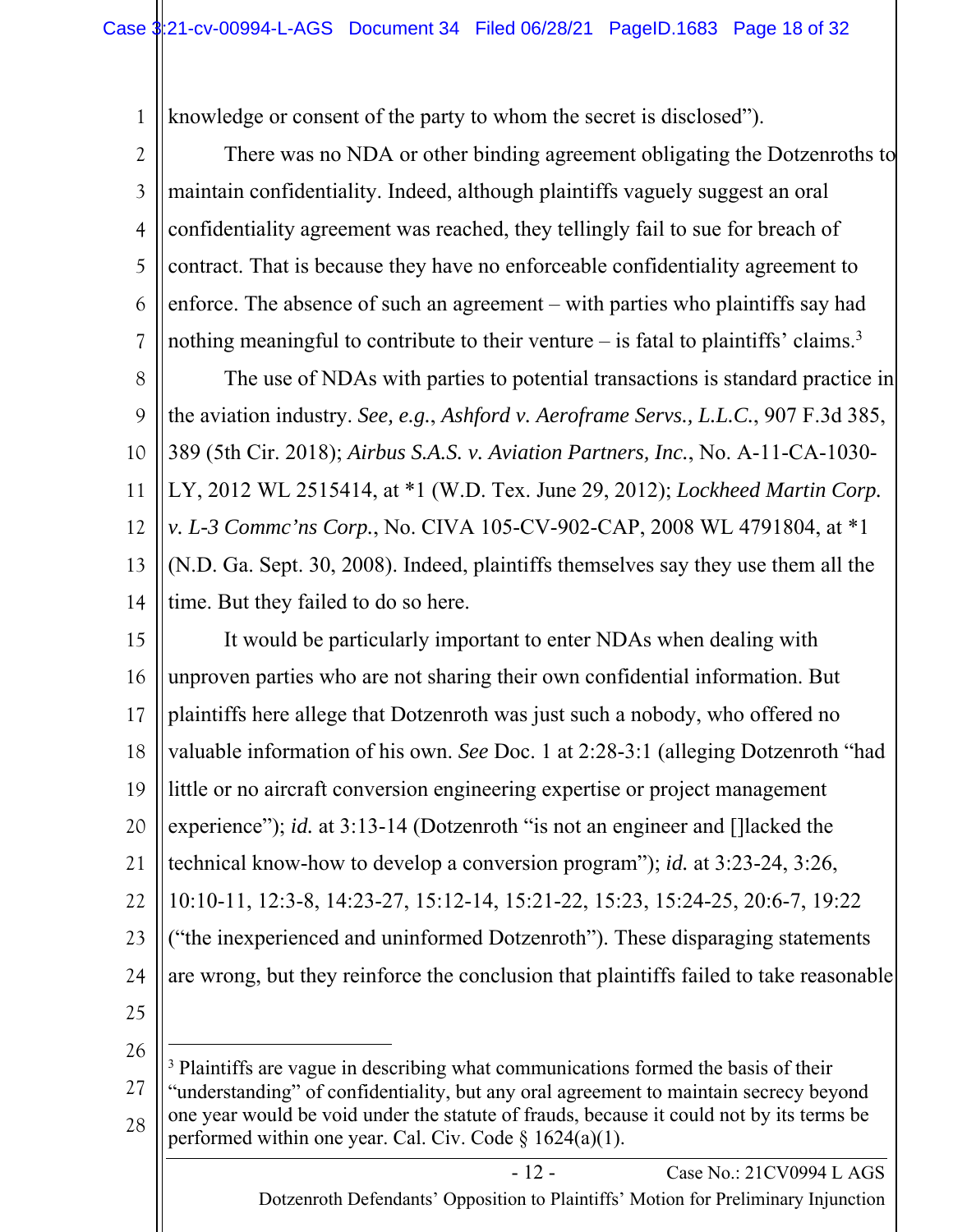1 2 3 4 5 measures to protect their secrecy of their information. It is plainly unreasonable to entrust trade secrets having "extraordinary value" (*id.* ¶ 43) to a person not bound by an NDA, where he is believed to be unreliable, unpossessed of any valuable information of his own, and unworthy of inclusion in a venture so heavily dependent on intellectual property, as plaintiffs claim theirs was.

6 7 8 9 10 11 12 13 14 15 16 Wiley Dotzenroth never signed an NDA with plaintiffs, and was never asked to. Wiley Dotzenroth Dec. ¶¶ 3-4. Nevertheless, and contrary to their representations to the court about protecting the business plan with "proprietary" markings, Tarpley sent the business plan to young Wiley with no such markings, in an email with no such markings. *Id.* ¶ 5, Exh.1. Tarpley also sent conversion design information and payload analyses to Wiley. *Id.*, Exhs. 2-3. Plaintiffs say the business plan is "absolutely critical to a successful conversion program – and, for that reason, highly valuable." *Id.* at 11:11-13. By sending it to Wiley, *who is not even alleged to have been part of the business discussions with Tarpley and Wagner*, plaintiffs lost any right to claim trade secret protection in any information in that document, i.e., in any of plaintiffs' claimed trade secrets.

17

## **b. Plaintiffs Continually Failed to Protect Their Purported Trade Secrets**

18 19 20 21 22 23 24 25 26 27 Plaintiffs not only failed to protect their information with an NDA or secrecy agreement; they also failed to protect that information once they parted ways with David Dotzenroth, *even after* coming to believe that he was using it in a competing venture. According to plaintiffs, talks broke off in May 2019, except for one last pre-schedule meeting in June 2019. Doc. 1 ¶ 55; Doc. 22 Exh. 2 ¶ 17; Doc. 22 Exh. 3 ¶ 20. Yet plaintiffs made no efforts to "claw back," retrieve, or otherwise restrict either Dotzenroth from using the information plaintiffs had sent them, at that time, or at any time thereafter. Dotzenroth Dec. ¶¶ 13-14; Wiley Dotzenroth Dec. ¶ 9. (And plaintiffs actually kept sending supposedly secret documents thereafter, even though they swear they didn't. Dotzenroth Dec. ¶¶ 13-14, Exhs. 13-14.)

28

Plaintiffs found out by no later than February 2020 that the Dotzenroths

Dotzenroth Defendants' Opposition to Plaintiffs' Motion for Preliminary Injunction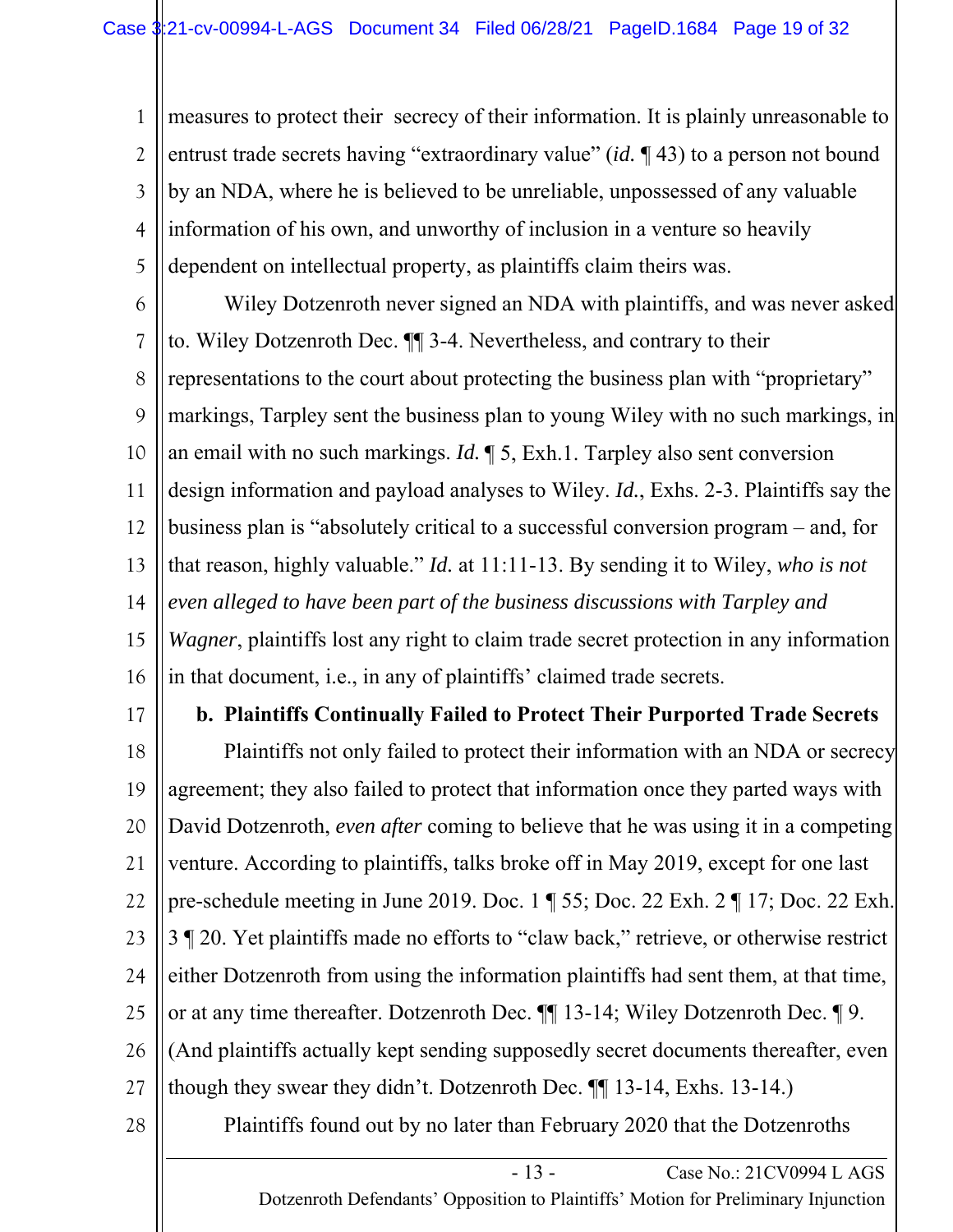1 2 3 4 5 6 7 8 9 10 11 12 13 14 15 16 17 18 19 20 21 22 23 24 25 26 27 28 were using plaintiffs' supposed trade secrets in their own conversion program. Doc. 1  $\P$  59-60 (alleging that Dotzenroth attempted to enlist plaintiff Tarpley's assistance in February 2020, and that Tarpley "*immediately recognized* that Dotzenroth was using the information and business plan that Tarpley had prepared with Wagner," and that Dotzenroth's plan "contained a conversion program schedule and design features from Wagner and Tarpley's conversion program and discussed in the materials Dotzenroth stole") (emphasis added); *id.* ¶¶ 63-64 (alleging that a conversion program sent to plaintiff Wagner by NIAR on March 3, 2020 "like the Dotzenroths' November 2019 presentation in Wichita – bore striking similarities to Wagner and Tarpley's own conversion program – not least of which was ."). Yet until this lawsuit was filed on May 25, 2021 – over fifteen months after conclusively learning their "trade secrets" were being used – plaintiffs did nothing to protect the information they now claim to have acted vigilantly to safeguard. Dotzenroth Dec. ¶¶ 13-14; Wiley Dotzenroth Dec. ¶ 9. This also defeats plaintiffs' long-after-the-fact attempt to claim secrecy in information they knew was no longer secret. *See Rockwell Graphic Sys., Inc. v. DEV Indus., Inc.*, 925 F.2d 174, 179 (7th Cir. 1991) (analogizing the requirement that a "plaintiff to show that he took reasonable precautions" to maintain the secrecy of a trade secret to "the duty of the holder of a trademark to take reasonable efforts to police infringements of his mark"); *Compuware Corp. v. Health Care Serv. Corp.*, 203 F. Supp. 2d 952, 957-58 (N.D. Ill. 2002) (granting summary judgment on a trade secrets claim where the plaintiff knew that its trade secret was being used by an unlicensed third party and "did not do anything about it until it discovered that [the third party] was using it for a purpose of which [the plaintiff] disapproved," explaining that "[a]s a matter of law doing nothing to enforce a confidentiality agreement is not a reasonable effort in the circumstances to maintain a trade secret"), opinion withdrawn sub nom. *Compuware Corp. v.* 

> - 14 - Case No.: 21CV0994 L AGS Dotzenroth Defendants' Opposition to Plaintiffs' Motion for Preliminary Injunction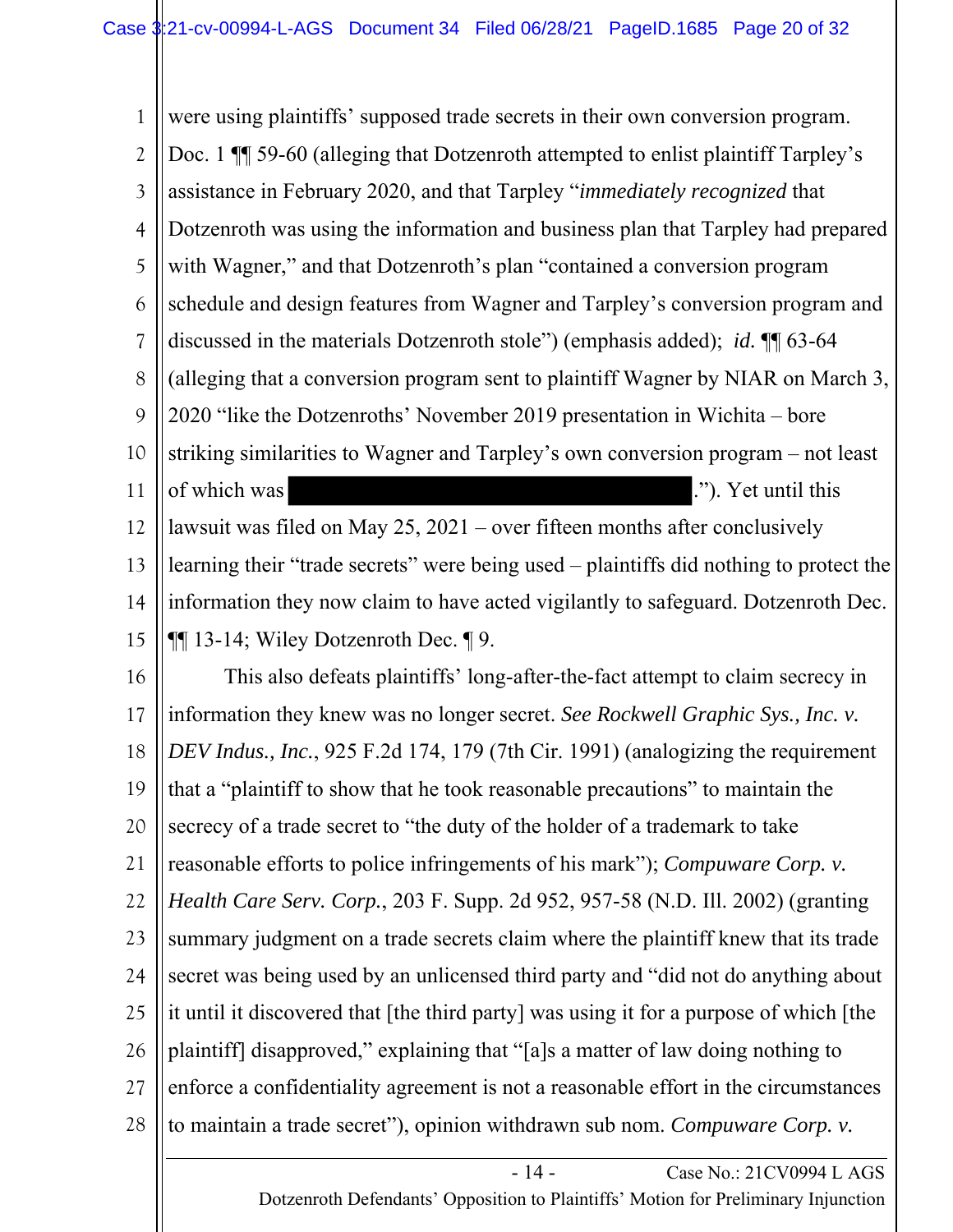1 2 3 4 5 6 *Health Care Service Corp.*, No. 01 C 0873, 2002 WL 31598839 (N.D. Ill. Oct. 31, 2002) (opinion withdrawn due to settlement); *Bolt Assocs., Inc. v. Trustees of Columbia Univ. in City of New York*, 249 F. Supp. 612, 618 (S.D.N.Y. 1966) (denying preliminary injunction where plaintiff "was shown drawings" of the allegedly trade secret-incorporating product and defendants "published an article" about their work, yet the plaintiff "made no claim that his rights were violated").

7 8 9 10 11 12 13 14 15 No cease-and-desist letter; no notification to Dotzenroth; no lawsuit; nothing. It was only when Dotzenroth *succeeded* in moving his conversion program forward, and only when plaintiffs realized they were losing conversion partners and customers, that they finally filed this lawsuit, for a transparently anticompetitive purpose. Dotzenroth Dec. ¶ 23. This opportunistic misuse of trade secret litigation to counter competitive losses – in a case where plaintiffs did not keep their purported secrets secret – is not OK. A party may not openly disclose information to those who are not legally obligated to keep it secret, then belatedly claim it was a trade secret all along after losing in the market.

16 17 18 19 20 21 22 23 24 25 26 27 28 A party can only claim trade secret information if it consistently and effectively kept its information secret at all times. *See SortiumUSA LLC v. Hunger*, No. 3:11-CV-1656-M, 2013 WL 11730655, at \*11-12 (N.D. Tex. March 31, 2013) (granting motion to dismiss based on plaintiff's failure to mark the information as confidential, require the defendant to execute a confidentiality agreement, and "its failure to plead any other steps to protect the secrecy"); *OTR Wheel Engineering Inc. v. West Worldwide Services Inc*., No. CV-14-085-LRS, 2015 WL 11117430, at \* 2, (E.D. Wash. Nov. 30, 2015) (granting summary judgment where there was "no 'Confidential' designation on the single document produced by Plaintiffs"); *Convolve Inc. v. Compaq Computer Corp*., 527 F. App'x 910, 921-3 (Fed. Cir. 2013) (finding that the information lost any "trade secret status" when it was disclosed without markings required under NDA); *GTAT Corp. v. Fero*, No. 17-55-M-DWM, 2017 WL 2303973, at \*4-5 (D. Mont. May 25, 2017) (failure to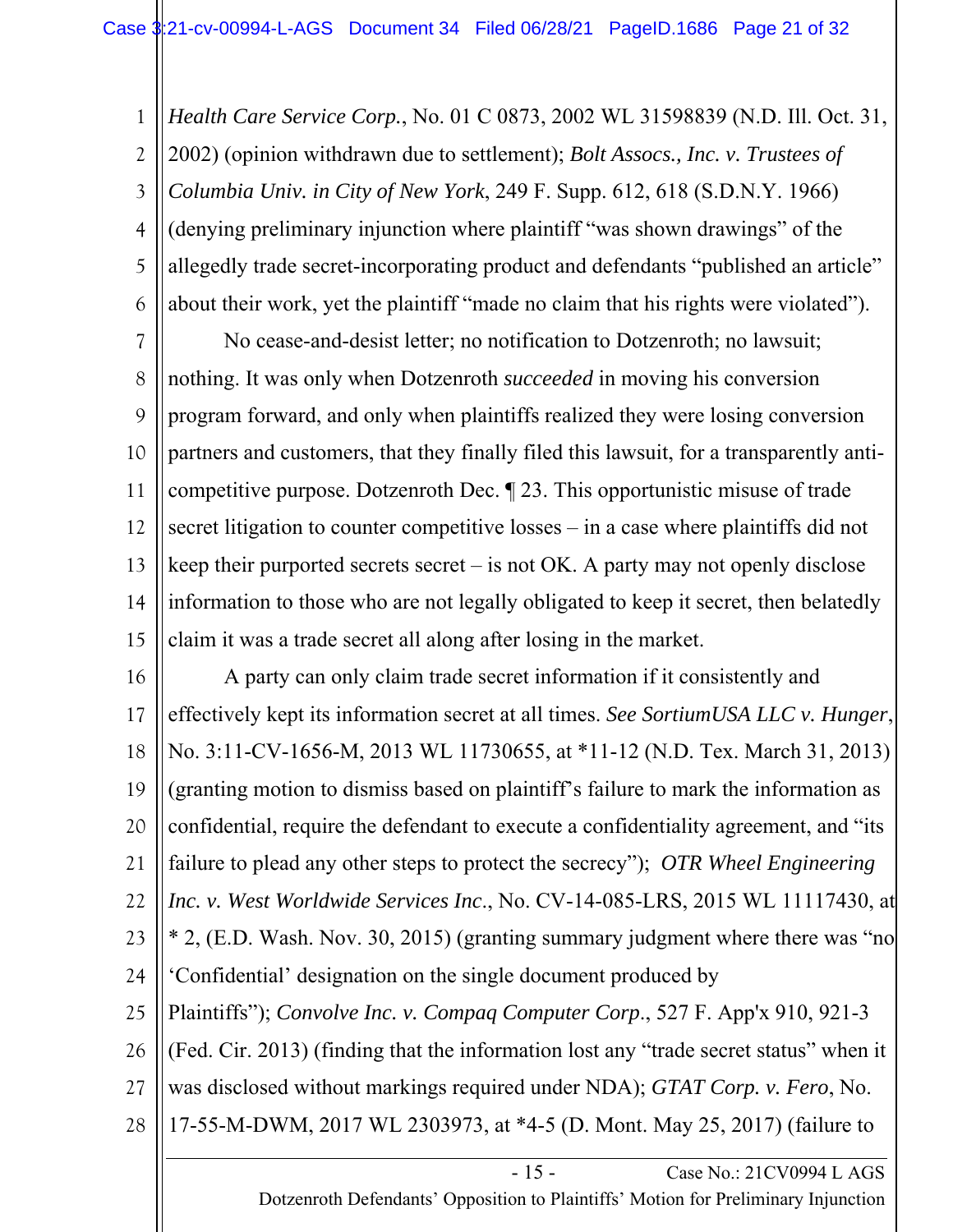1 consistently enforce protective measures resulted in denial of injunction).

- 16 - Case No.: 21CV0994 L AGS Dotzenroth Defendants' Opposition to Plaintiffs' Motion for Preliminary Injunction 2 3 4 5 6 7 8 9 10 11 12 13 14 15 16 17 18 19 20 21 22 23 24 25 26 27 28 "Secrecy is a requisite element of a trade secret." *Nextdoor.com, Inc. v. Abhyanker*, No. C-12-5667 EMC, 2014 WL 1648473, at \*4 (N.D. Cal. Apr. 23, 2014). "It is axiomatic that without secrecy, no trade secret can exist. . . . *'*The inquiry simply boils down to the question: was this information truly a secret?'" *BDT Productions, Inc. v. Lexmark Int'l, Inc.*, 274 F. Supp. 2d 880, 891 (E.D. Ky. 2003) (quoting *Penalty Kick Mgmt., Ltd. v. The Coca–Cola Co.*, 164 F. Supp. 2d 1376, 1380–81 (N.D. Ga. 2001)). "A failure to require a third party to enter a confidentiality agreement to protect alleged trade secrets is one clear way to waive any trade secret protection that might exist." *Id.; see also Auto Channel, Inc. v. Speedvision Network, LLC*, 144 F.Supp.2d 784, 795 (W.D. Ky. 2001) (plaintiffs waived any possible trade secret protection when they sent alleged trade secret television pilot concepts as unsolicited promotional materials to cable networks, with no requirement of secrecy); *BioCore, Inc. v. Khosrowshahi*, 96 F. Supp. 2d 1221, 1232 (D. Kan. 2000) (no protection for marketing materials provided without confidentiality requirements). Put simply, plaintiffs' claimed trade secrets were not kept secret. Plaintiffs will not succeed on the merits. **c. Plaintiffs Are Claiming Trade Secret Protection in Public Information**  The sworn testimony of William Wagner, described by plaintiffs as "one of the world's foremost experts on aircraft conversions," is materially and disturbingly false. He describes "several elements of our preliminary design that were novel and unique." Doc. 22 Exh. 3 at 5:4-5. Then, in testimony redacted because plaintiffs' lawyers contend it reveals trade secrets, he swears: "For example, we initially opted to *Id.* at 5:5-6. He also swears that so far as he is aware, this element was "unique to our design." *Id.* at 5:10-11. In truth, commonly done and widely known. You can see IAI Bedek Aviation doing it in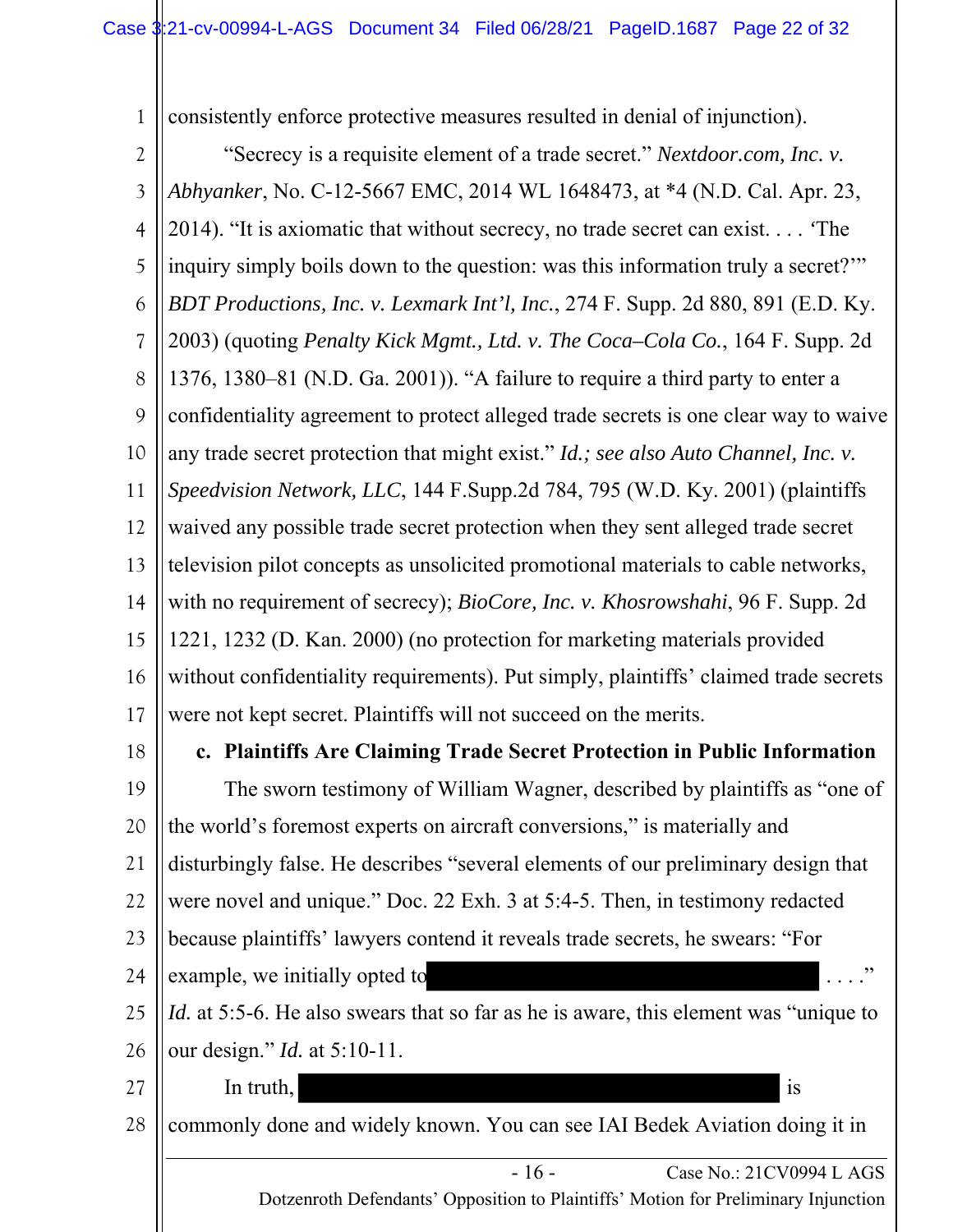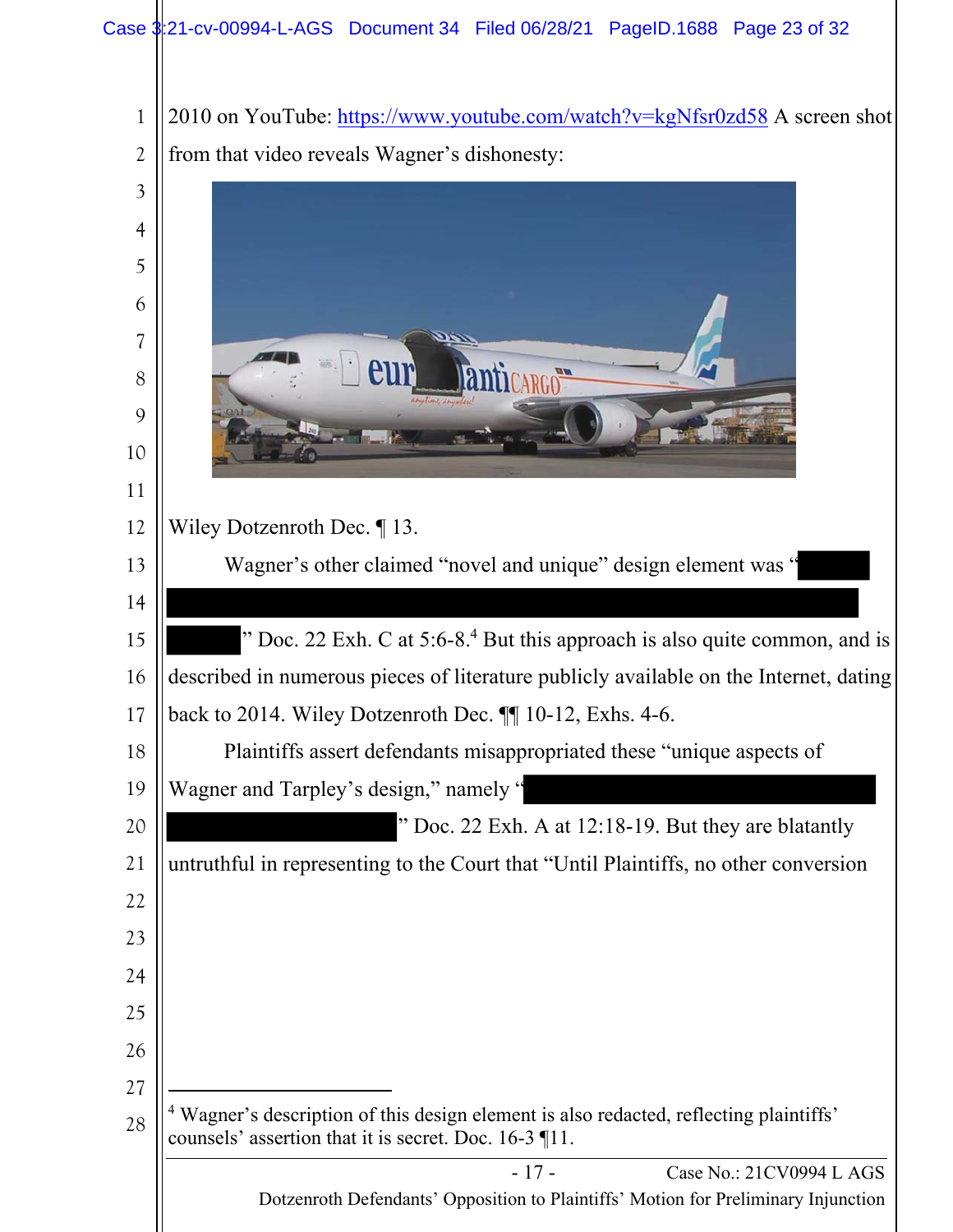1 program had these features." Doc. 22 Exh. A at 12:21-22.5

2

# **d. Plaintiffs' Claims of Trade Secret Ownership Are Dubious**

3 4 5 6 7 8 9 10 11 12 13 Plaintiffs apparently stole some of the information they claim to have developed themselves. Dotzenroth Dec. ¶¶ 18-22, Exhs. 16-20. Tarpley sent Dotzenroth proprietary documents belonging to Boeing, IAI, and Precision Conversions. The vaunted conversion schedule plaintiffs tout as a key trade secret originated with a "template" Precision Conversions 757 Combi conversion schedule. *Id.*, Exh. 18 (Tarpley: "Maybe something like one of these . . . ."). Plaintiffs also dramatically exaggerate the time and effort spent on their business plan. Tarpley sent his first draft of the business plan on January 18, 2019, with an email saying, "*I have just been pounding on the keys as the thoughts come*." Dotzenroth Dec., Exh. 4 (emphasis added). Just over three weeks later, on February 12, 2019, Tarpley sent a revised version of the business plan (Version

14

<sup>- 18 -</sup> Case No.: 21CV0994 L AGS Dotzenroth Defendants' Opposition to Plaintiffs' Motion for Preliminary Injunction 15 16 17 18 19 20 21 22 23 24 25 26 27 28 <sup>5</sup> Plaintiffs' advocacy overreach is pervasive, including in their redactions of purportedly secret material in the Complaint, which actually consists of general accounts of meetings and phone calls. *See, e.g.,* Doc. 1 at 4:23-25 ("They received it during a 2019 meeting – arranged by Dotzenroth – as potential investors in Wagner and Tarpley's conversion program"); *id.* at 15:1-2 ("In May 2019, Dotzenroth arranged for a meeting between himself, Tarpley, Andrew Mansell, and Steven Welo."); *id.* at 17:11-16 ("About a week later, Dotzenroth called Tarpley and again inquired whether he could operate a conversion program without Wagner. Tarpley again told Dotzenroth he would need Wagner's expertise. During this call, Dotzenroth also suggested that he might have a job for Tarpley to work on the conversion program. Tarpley turned him down. Tarpley did not believe that Dotzenroth would actually enter the P2F market with his own conversion program. At that point, Dotzenroth had no funding or engineering resources."). Plaintiffs also attempt to imbue Tarpley's emails with an aura of secrecy, saying he shared documents and information using "password-protected email and file-sharing services," i.e., email and file-sharing services (since they all require passwords). *See also* Dotzenroth Dec., Exh. 22 (the email in which, according to Tarpley, "Welo told me the opportunity was 'clearly significant and labeled the project 'tranformational.'"). Tarpley's description omits the rest of Welo's not-so-rosy comments: "The Mammoth opportunity is clearly significant, but there is also a ton of work to do . . . we acknowledge how little we know about Mammoth's financial projections and even the amount of equity you may be looking to raise."; "We are happy to discuss but the feedback from you and Dave seems mixed." *Id.*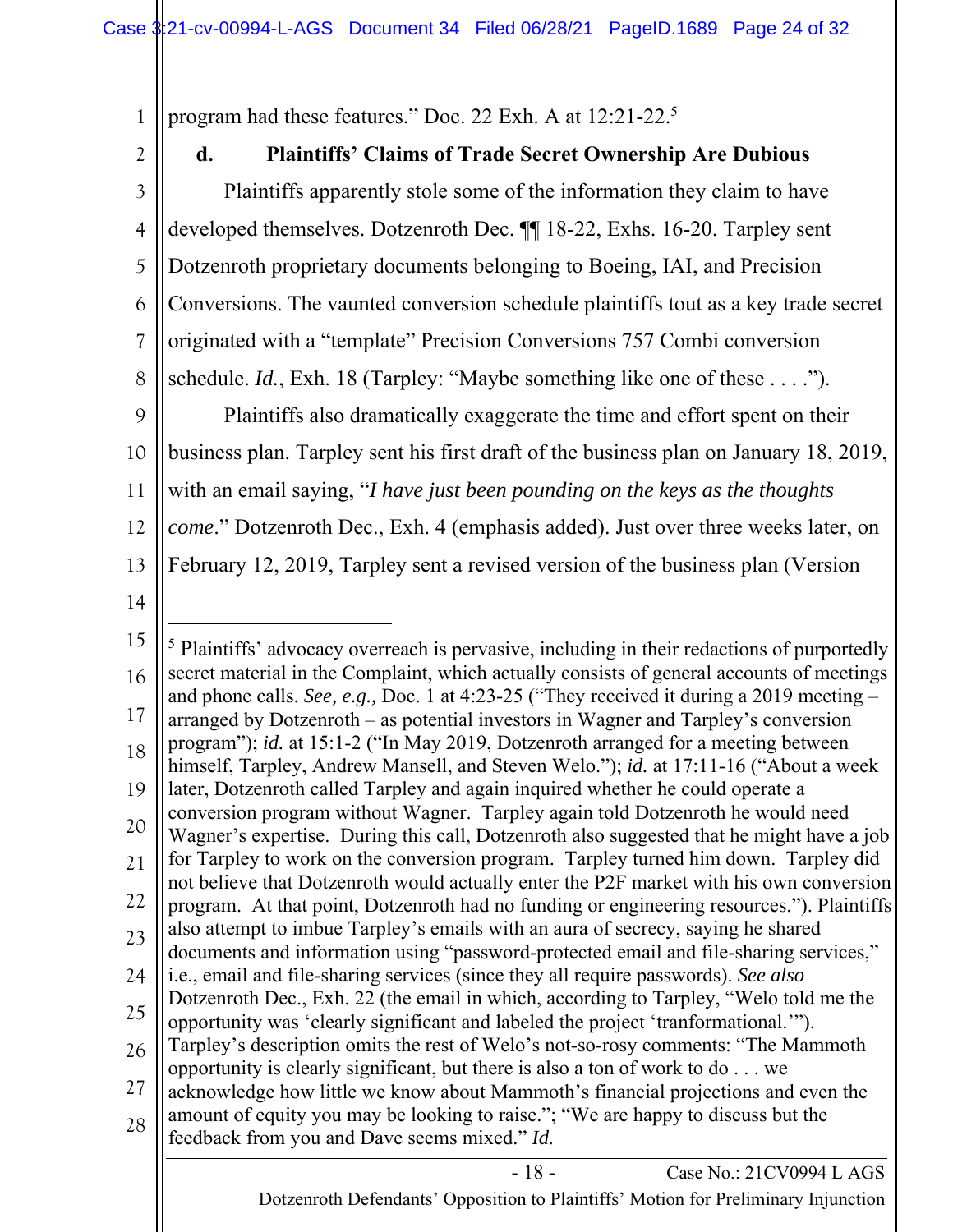1 2 3 4 5 6 7 8 12), which was 38 pages long and replete with all the information described by plaintiffs in their Complaint and declarations. *Id.*, Exh. 10. According to plaintiffs, *these* versions of the business plan contain the trade secrets they're suing over. Doc. 23 at 4:8-9; *id.* at 2:25-26. The roughly three-week process to create the business plan took, according the plaintiffs, "more than a year of non-stop laboring, thousands of engineering hours, and millions of dollars." Doc. 1 at 19:10- 12. These exaggerations are amplified in Tarpley and Wagner's sworn testimony. Doc. 16-2 ¶ 4, 8; Doc. 16-3 ¶ 13.

9 10 11 12 13 14 15 16 17 18 19 20 21 22 Though not mentioned in their motion, plaintiffs allege they were joint venturers with Dotzenroth, and claim a breach of fiduciary duty because Dotzenroth used information from the alleged joint venture to pursue his own competing program. Doc. 1 [[107-109. But if the parties were joint venturers, then plaintiffs cannot pursue their claims, nor can they pursue their own conversion program without sharing the profits with Dotzenroth. *See* Cal. Corp. Code § 16404(b)(1) ("A partner's duty of loyalty to the partnership and the other partners includes . . . account[ing] to the partnership and hold[ing] as trustee for it any property, profit, or benefit . . . derived from a use by the partner of partnership property or information[.]"); *Pellegrini v. Weiss*, 165 Cal. App. 4th 515, 524 (2008) (joint venturers' rights and duties "are governed by the same rules which apply to partnerships. . . . [J]oint venturers have a fiduciary duty to act with the highest good faith towards each other regarding affairs of the partnership or joint venture.") (quotation marks and citations omitted).

23

24 25 26 27 28 If Dotzenroth was not permitted to use purportedly confidential information because the parties had partnership duties, then neither were plaintiffs. The partners would not own the trade secrets; only the joint venture would. Plaintiffs' very act of suing to enforce *their* purported intellectual property rights demonstrates that the parties were not in a joint venture, were not partners, and therefore had no duties of secrecy. Because plaintiffs would be breaching such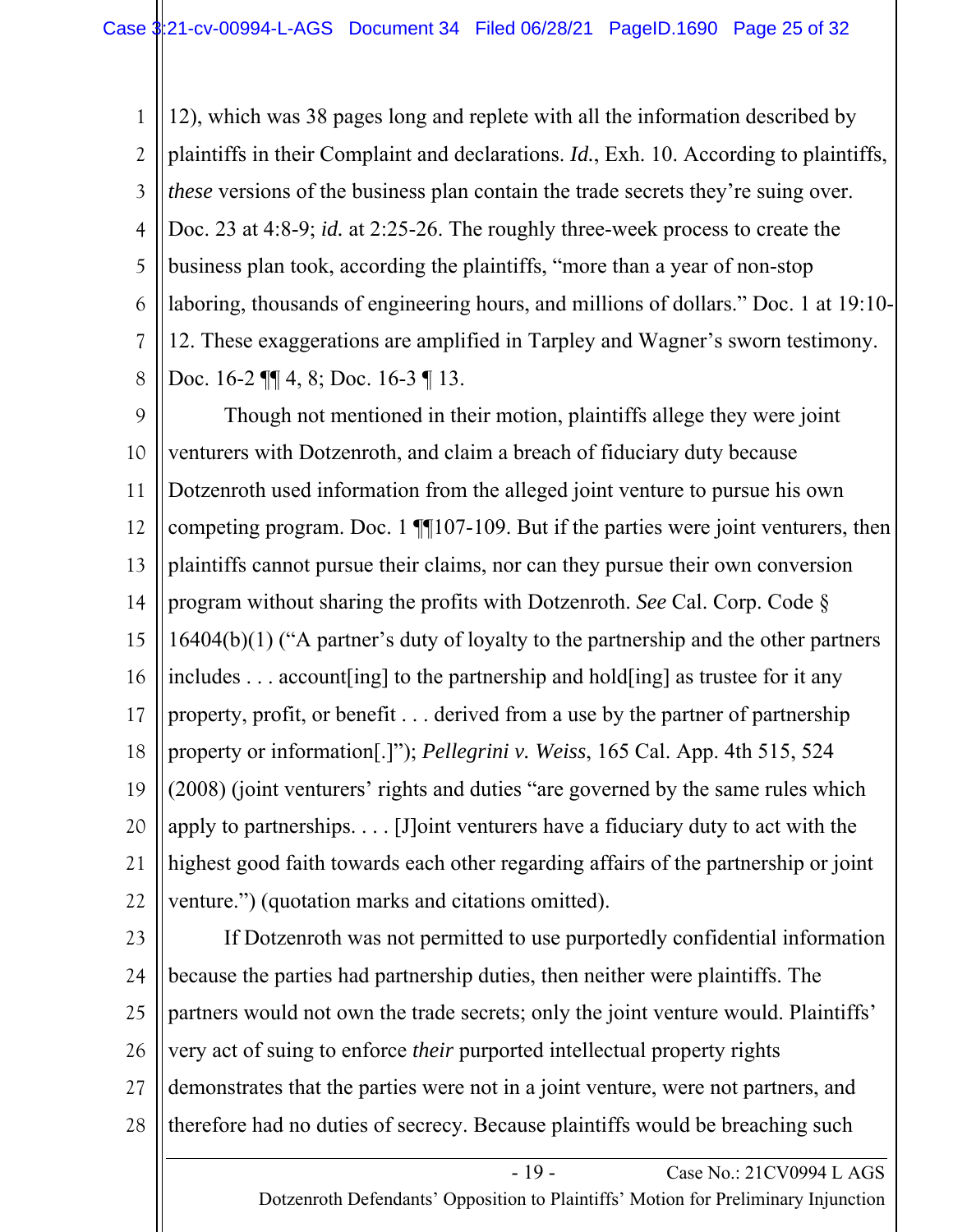1 2 3 4 duties to Dotzenroth by proceeding as they have. Plaintiffs, by using for their own benefit the information developed during the purported joint venture, are effectively admitting there was no joint venture. There was therefore no duty of utmost good faith or accompanying confidentiality obligation.

5 6 7 8 9 10 11 12 The simple truth is that the parties had preliminary discussions about doing business together, freely shared information with no NDAs or secrecy obligations between them, and t went their separate ways after failing to agree on terms. Their information never evolved to the point where any of them felt it important to bind each other to NDAs. *See* Dotzenroth Dec. ¶ 30. They were all free to use the information they had developed and shared in pursuing their own separate ventures, as plaintiffs obviously recognized by doing just that, and by doing nothing when they found out that Dotzenroth was also doing just that.

13

**e. Plaintiffs' Proposed Injunction Is Fatally Vague and Wildly Overbroad** 

14 15 16 17 18 19 20 21 22 23 24 25 26 27 28 "Every order granting an injunction and every restraining order must . . . state its terms specifically" and "describe in reasonable detail . . . the act or acts restrained or required." Fed. R. Civ. P. 65(d)(1). Accordingly, "[v]ague and nebulous relief will not stand," "the relief sought must be specific, of a sort that a Court can specifically order and enforce without difficulty." *Hickey v. Chesney*, No. CIV. A. 90-3631, 1991 WL 3511, at \*1 (E.D. Pa. Jan. 9, 1991). Failure to seek sufficiently specific relief will foreclose any possible injunction. *See Bollfrass v. City of Phoenix*, No. CV-19-04014-PHX-SPL, 2019 WL 11680214, at \*3 (D. Ariz. Sept. 3, 2019) ("[T]he relief requested by the Plaintiffs is broad, overly vague, and fails to request concrete relief."); *Ippolito v. DeCamp*, No. 3:11-CV-00676-PK, 2012 WL 1259116, at \*1 (D. Or. Apr. 11, 2012) ("[P]laintiff's request for injunctive relief is impermissibly vague. The Court can only speculate as to what action plaintiff would have the Court take and what 'harm' he hopes to avoid."); *Interbake Foods, L.L.C. v. Tomasiello*, 461 F. Supp. 2d 943, 978–79 (N.D. Iowa 2006) ("The court finds that it is difficult to fashion an injunction of

> - 20 - Case No.: 21CV0994 L AGS Dotzenroth Defendants' Opposition to Plaintiffs' Motion for Preliminary Injunction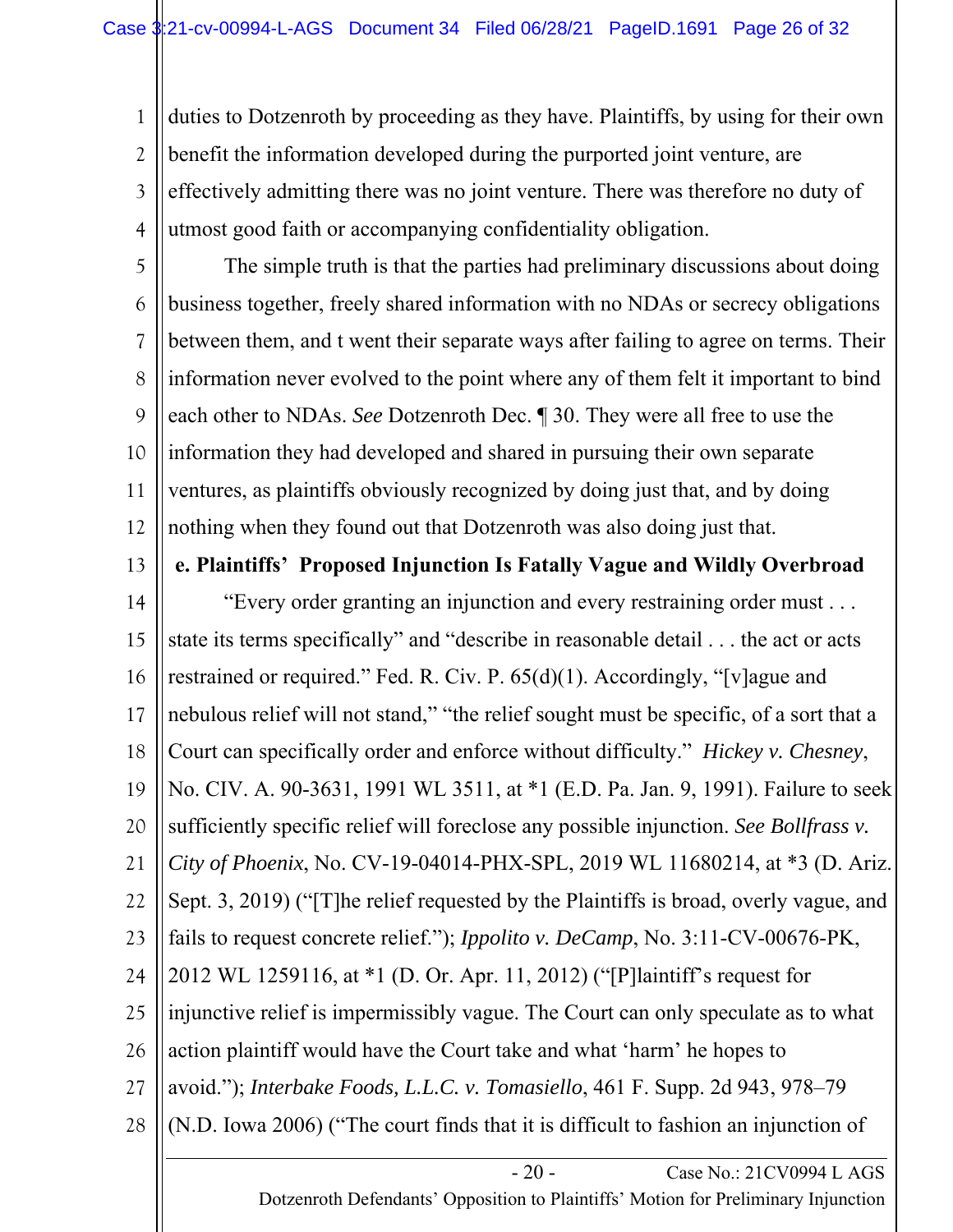1 2 3 4 5 6 7 8 9 10 11 12 proper scope in this case because the Confidentiality Agreement fails to define what information is considered confidential and proprietary. Moreover, the plaintiff's Complaint and request for relief is equally as vague in this aspect."). This is all true of plaintiffs' request here. Their notice of motion seeks an injunction preventing defendants "from misappropriating Plaintiffs' trade secrets and competing unfairly." Doc. 16 at 2:5-6. Elsewhere, they seek an injunction prohibiting defendants from doing anything to advance "any conversion program" that uses information "derived in any way from" the information in plaintiffs' business plan and roadmap, "or any other proprietary information learned from Defendants' interactions with Plaintiffs." Doc. 16-1 at 25:5-8. **Whatever that might be**. Plaintiffs fail to specifically identify what particular data they claim as trade secrets. Their only specific examples – the and and

13 14 15 16 – are widely known and publicly available. The rest of it – including financial, schedule, cost, and market information – was freely emailed to both Dotzenroths with no "proprietary" markings or NDA. The vague, overbroad, and overreaching nature of plaintiffs' request is reason alone to deny their motion.

17

#### **2. Plaintiffs' Unfair Competition Claim Is Legally Frivolous**

18 19 20 21 22 23 24 25 26 27 In one of many examples of plaintiffs' bad faith prosecution, they bring a state law statutory claim for unfair competition under Bus. & Prof. Code § 17200. Doc. 1 at 27-28, Doc. 16 at 18-19. In doing so, they ignore well-settled caselaw that bars this claim. UCL claims based on the alleged theft of confidential information are displaced, or preempted, by the Uniform Trade Secret Act. *Silvaco Data Sys. v. Intel Corp.*, 184 Cal. App. 4th 210, 236 (2010); *K.C. Multimedia, Inc. v. Bank of Am. Tech. & Operations, Inc.*, 171 Cal. App. 4th 939, 958 (2009). "CUTSA provides the exclusive civil remedy for conduct falling within its terms, so as to supersede other civil remedies 'based upon misappropriation of a trade secret.'" *Silvaco Data*, 184 Cal. App. 4th at 236. Thus, causes of action that are

28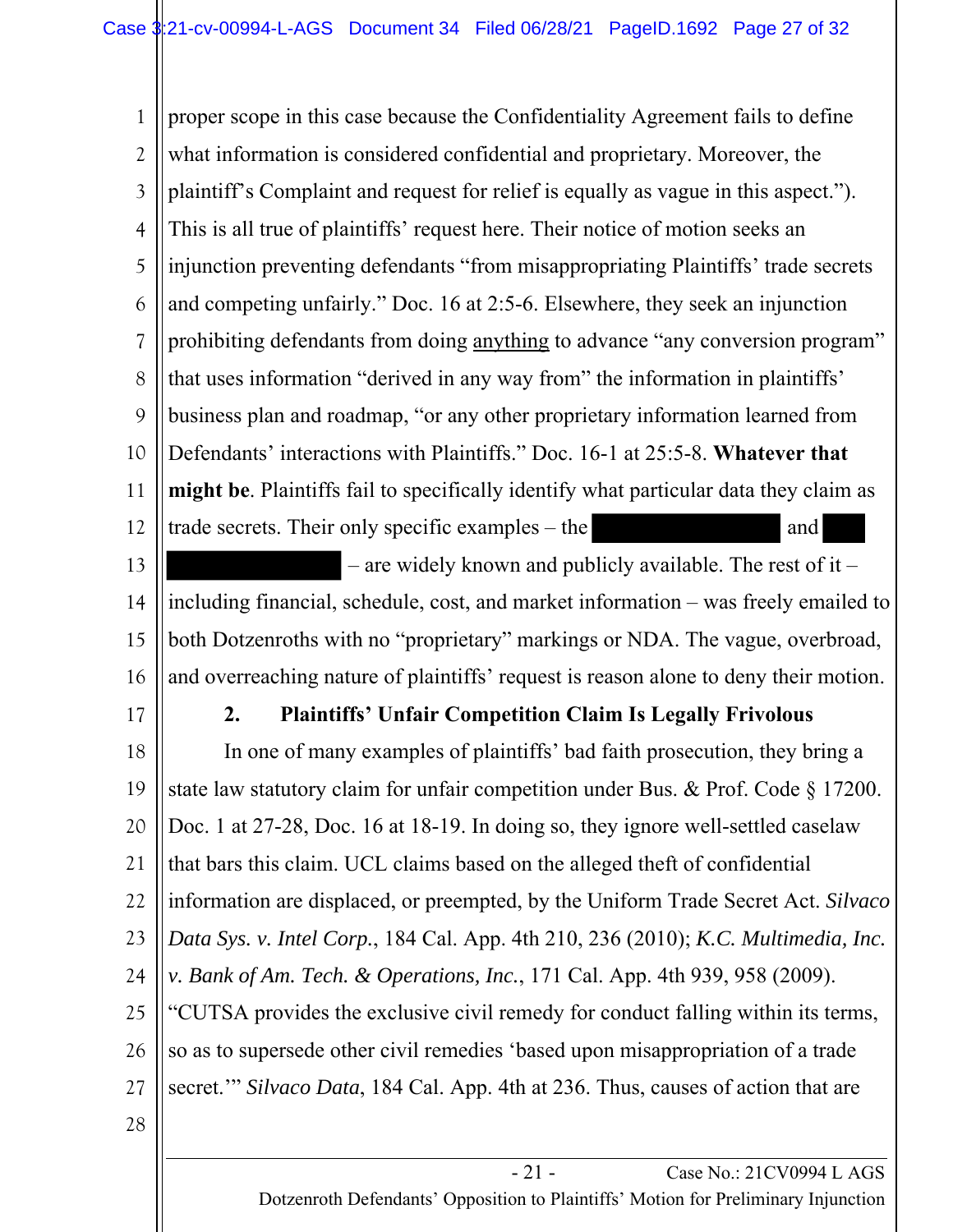1 2 based on the same nucleus of facts as a trade secret misappropriation claim are displaced by CUTSA. *Id.* at 241.

3 4 5 6 7 8 9 Information "that does not fit" CUTSA's definition of a trade secret "and is not otherwise made property by some provision of positive law, belongs to no one, and cannot be converted or stolen." *Silvaco*, 184 Cal. App. 4th at 239 n.22. "[I]nformation cannot be 'stolen' unless it constitutes *property*. And information is not property unless some law makes it so. If the plaintiff identifies no property right outside of trade secrets law, then he has no remedy outside that law." *Id.* at 239 (emphasis in original).

10 11 12 13 14 15 16 17 18 19 20 21 22 23 24 25 26 Plaintiffs' UCL claim is based on the same nucleus of facts supporting their trade secret claims, namely, defendants' use of plaintiffs' allegedly confidential information. *See* Doc. 1 ¶104 ("After misappropriating Plaintiffs' confidential and proprietary information, and after learning the details of Plaintiffs' engineering and marketing strategy, Defendants started a conversion program to compete directly with Plaintiffs' conversion program."); Doc. 16-1 at 18:14-16 ("Defendants competed unfairly by using Plaintiffs' business and marketing strategy to form a new company . . . ."). A UCL claim based on defendants' alleged misappropriation of information would be "a transparent attempt to evade the strictures of CUTSA by restating a trade secrets claim as something else." *Silvaco*, 184 Cal. App. 4th at 240. The law prohibits plaintiffs from doing so here. So to be accurate, the assertion on page 18 of plaintiffs' brief should be rewritten from saying "**Plaintiffs' Unfair Competition Claim Is Strong**" to say "**Plaintiffs' Unfair Competition Claim is Displaced.**" It is frankly inexplicable why this claim is in the case, given the law and the requirements of Rule 11. **C. Plaintiffs' Claim of Irreparable Harm Fails**  Plaintiffs waited a year and seven months to seek an injunction. Their long-

27 28 delayed request for injunctive relief is not a sincere attempt to avoid irreparable harm. Rather, it is a market-timed attempt to use the Court to hobble a competitor.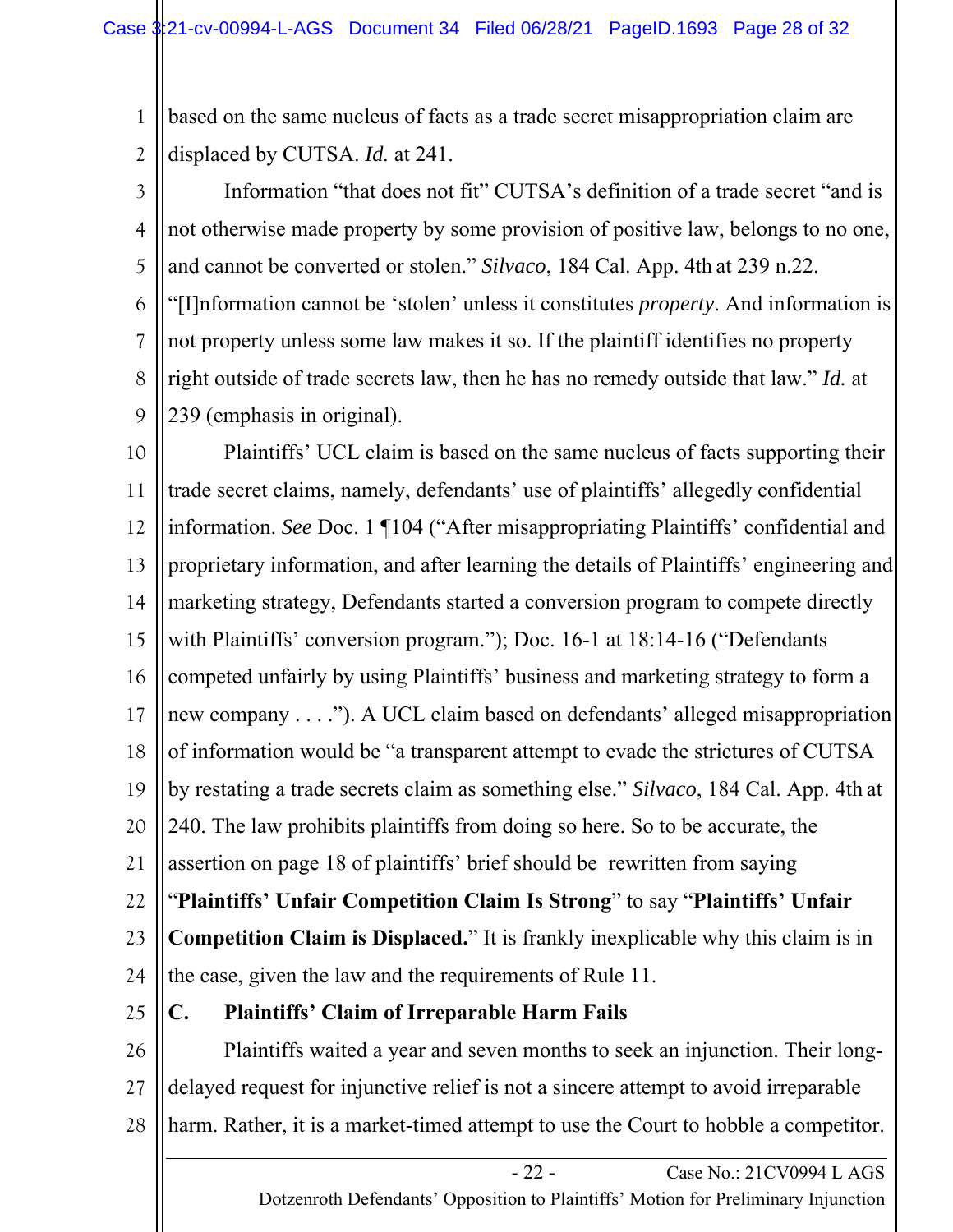1 2 Dotzenroth Dec. ¶ 23 Plaintiffs' transparent motivations aside, the Court can and should deny their request for an injunction based on delay alone.

3 4 5 6 7 8 9 10 11 12 13 14 15 16 17 18 19 Preliminary injunctive relief is warranted where the need for relief is *urgent*. Delay in seeking relief belies a claim of urgency. *Oakland Tribune, Inc. v. Chronicle Publ'g Co*., 762 F.2d 1374, 1377 (9th Cir. 1985) (delay in seeking injunctive relief "implies lack of urgency and irreparable harm"); *Gillette Co. v. Ed Pinaud, Inc.*, 178 F. Supp. 618, 622 (S.D.N.Y. 1959) (injunction sought on theory of urgent need for speedy action to protect plaintiff's rights; by sleeping on rights, plaintiff demonstrates lack of need for speedy action); *Programmed Tax Sys., Inc. v. Raytheon Co*., 419 F. Supp. 1251, 1255 (S.D.N.Y. 1976) (four-month delay between learning of alleged harm and motion for injunctive relief "evidences a lack of irreparable injury and constitutes a separate ground on which the extraordinary equitable relief now requested by the plaintiff should be denied"); *Givemepower Corp. v. Pace Compumetrics, Inc.*, No. 07cv157 WQH, 2007 WL 951350 (S.D. Cal. Mar.23, 2007) (holding delay of two months, in circumstances of case, negated showing of irreparable harm); *Hansen Beverage Co. v. Vital Pharmaceutical, Inc.*, No. 08-CV-1545 IEG (POR), 2008 WL 5427601, at \*6 (S.D. Cal. Dec. 30, 2008) ("Delays in requesting an injunction, whether for months or years, tend to negate a claim of irreparable harm").

20 21 22 23 24 25 26 27 28 Because of plaintiffs' extraordinary delay in moving for an injunction, such relief would not preserve the status quo, but would alter it. The Court should deny the request for this reason also. "[T]he very purpose of a preliminary injunction . . . is to preserve the status quo and the rights of the parties until a final judgment issues in the cause." *U.S. Philips Corp. v. KBC Bank N.V.*, 590 F.3d 1091, 1094 (9th Cir. 2010). Here, however, plaintiffs ask the Court to order defendants to stop doing what they are already doing *–* and *have been doing for over a year and a half with plaintiffs' knowledge*. In effect, plaintiffs seek a mandatory injunction, since defendants would have to "take action." *Garcia v. Google, Inc.*, 786 F.3d 733, 740

Dotzenroth Defendants' Opposition to Plaintiffs' Motion for Preliminary Injunction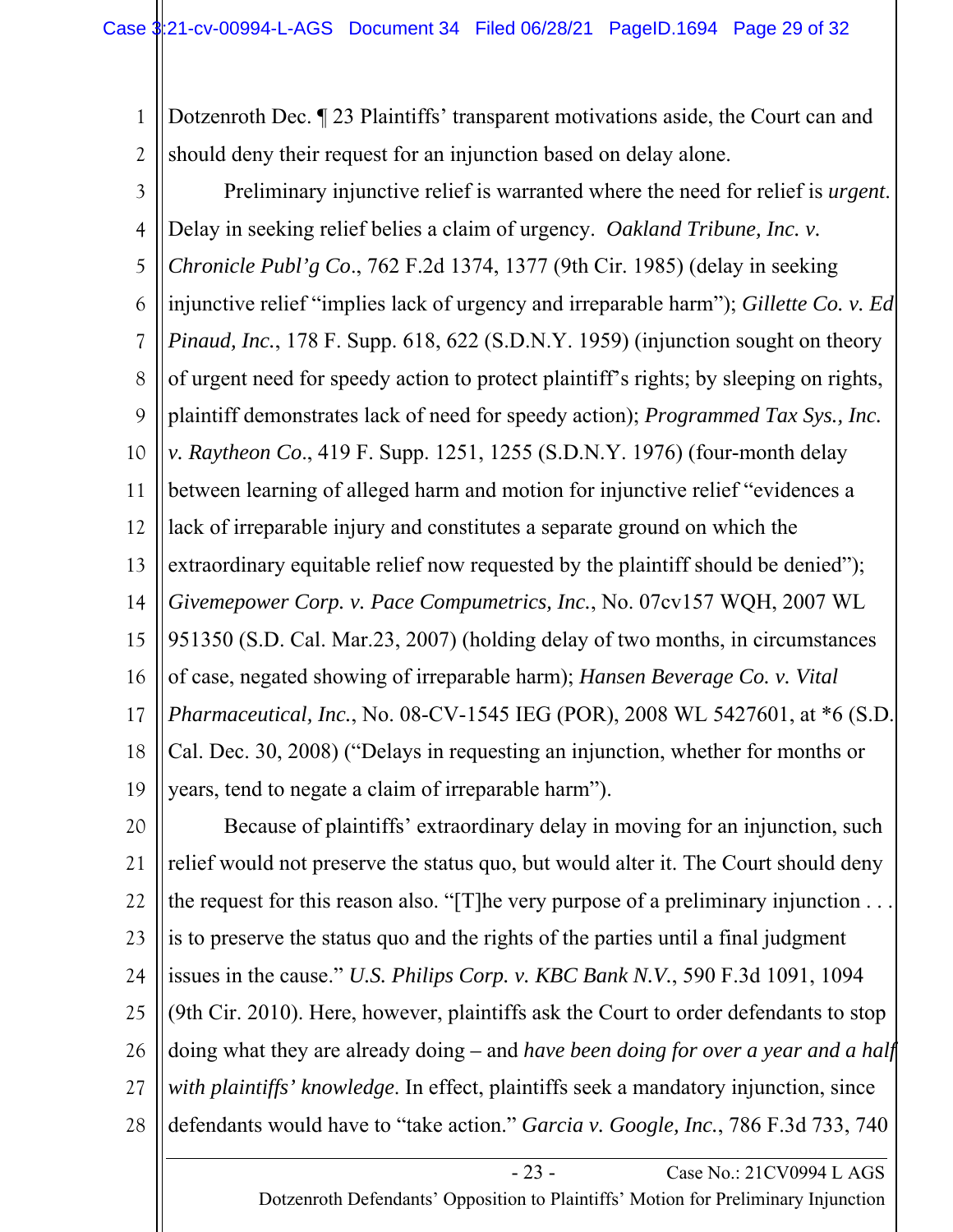1 2 3 4 5 6 7 8 9 (9th Cir. 2015). But as the Ninth Circuit has cautioned, because "a mandatory injunction goes well beyond simply maintaining the status quo *pendente lite*," it is "particularly disfavored." *Id.* A "district court should deny such relief unless the facts and law clearly favor the moving party," and "[i]n plain terms, mandatory injunctions should not issue in doubtful cases." *Id.*; *see also Loxo Oncology, Inc. v. Array Biopharma Inc.*, No. 18-CV-03062-PAB-MEH, 2019 WL 10270263, at \*4 (D. Colo. June 26, 2019) (denying a preliminary injunction that would alter the status quo by enjoining individuals from *continuing* to work on projects allegedly incorporating trade secrets).

10 11 12 13 14 15 16 17 18 19 20 21 22 Plaintiffs assert that irreparable harm is presumed where proprietary information is misappropriated, quoting Judge Sammartino's unpublished TRO order in *Amylin Pharms., Inc. v. Eli Lilly & Co.*, No. 11-cv-1061, 2011 WL 13240303, at \*3 (S.D. Cal. May 23, 2011). They fail to disclose numerous published district court decisions within the Ninth Circuit that hold there is no presumption of irreparable harm in trade secret cases. *See, e.g., Cutera, Inc. v. Lutronic Aesthetics, Inc.*, 444 F. Supp. 3d 1198, 1208 (E.D. Cal. 2020) ("this court joins those district courts who have declined to rely on a presumption in determining irreparable harm in the intellectual property context"); *V'Guara Inc. v. Dec*, 925 F. Supp. 2d 1120, 1126 (D. Nev. 2013).6 Post-*Winter*, irreparable harm should not be presumed in trade secret cases, as the published cases hold. But regardless of whether irreparable harm is presumed, it is not present here. **D. The Balance of Equities and Public Interest Favor Defendants**

- 23
- 24

25 26 27 28 6 Judge Sammartino actually quoted *TMX Funding, Inc. v. Impero Techs, Inc.*, 2010 WL 1028254, at \*8 (N.D. Cal. March 18, 2010) in the passage quoted by plaintiffs, although they do not disclose *TMX Funding* in their citation. Doc. 16-1 at 19:5-8. Plaintiffs also do not disclose more recent authority criticizing *TMX Funding*, and holding that irreparable harm is not presumed in trade secret cases in light of the Supreme Court's decision in *Winter*. *Arminak Sols., LLC v. 7-Eleven, Inc.*, No. 2:17-CV-01820-RGK-PJW, 2017 WL 6888706, at \*2 n.1 (C.D. Cal. Mar. 16, 2017).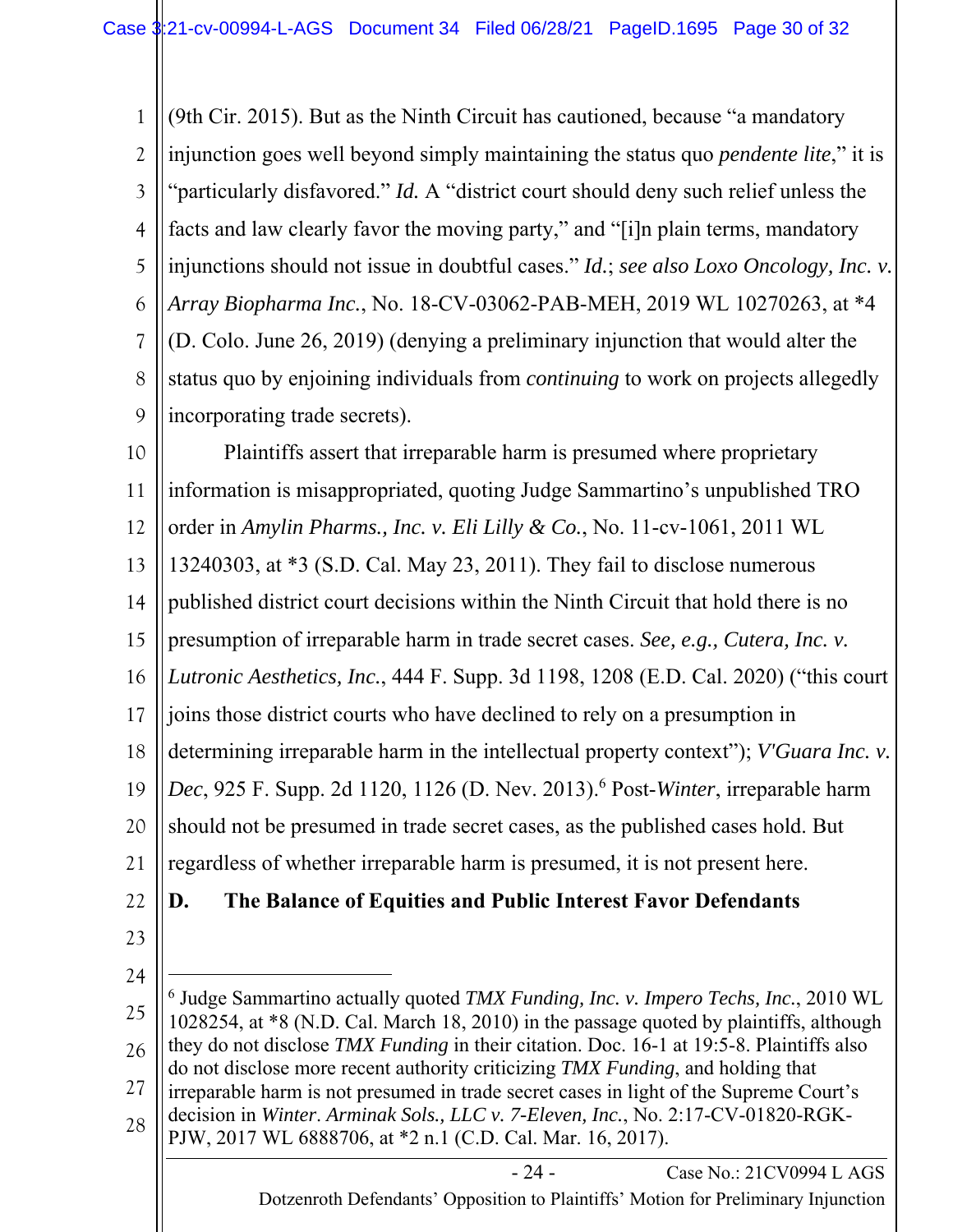1 2 3 Plaintiffs are guilty of unclean hands. They used proprietary data and documents belonging to other companies in developing the information they now claim to own. They are also guilty of laches, to an extreme degree.

4 5 6 7 8 9 10 11 12 13 14 15 An injunction here would not serve the public interest, particularly given the breadth of how plaintiffs would frame it. Competition serves the public interest, but plaintiffs would have the Court derail it. If successful, jobs will be lost in the Wichita area. Dotzenroth Dec. ¶ 25. The public interest obviously disfavors unfair competition, but the strictures of trade secret law require far more than plaintiffs have shown or can show here. Plaintiffs freely shared the information they claim was stolen, with parties having no legal obligation to protect it, and plaintiffs did nothing for over a year and a half after learning that information was being used. Plaintiffs have no legitimate claim to trade secret protection, and their supposedly secret toothpaste is out of the tube. There is no legitimate public interest in the Court trying to belatedly put it back. If defendants are liable, which they plainly are not, plaintiffs have their remedy in damages.

# **E. Any Injunction Would Require a Substantial Bond**

17 18 19 In the unlikely event the Court is inclined to enter an injunction, defendants request to be heard about the amount of a bond. Given the huge dollar amounts involved in cargo conversions, any such bond would need to be substantial.

## **IV. CONCLUSION**

21 22 For the foregoing reasons, the Dotzenroth defendants respectfully request that the Court deny plaintiffs' motion.

23

16

20

24

25

26

27

28

Dated: June 28, 2021 FITZGERALD KNAIER LLP

 $\frac{\partial u}{\partial u}$ By:

Kenneth M. Fitzgerald, Esq. Attorneys for Dotzenroth Defendants